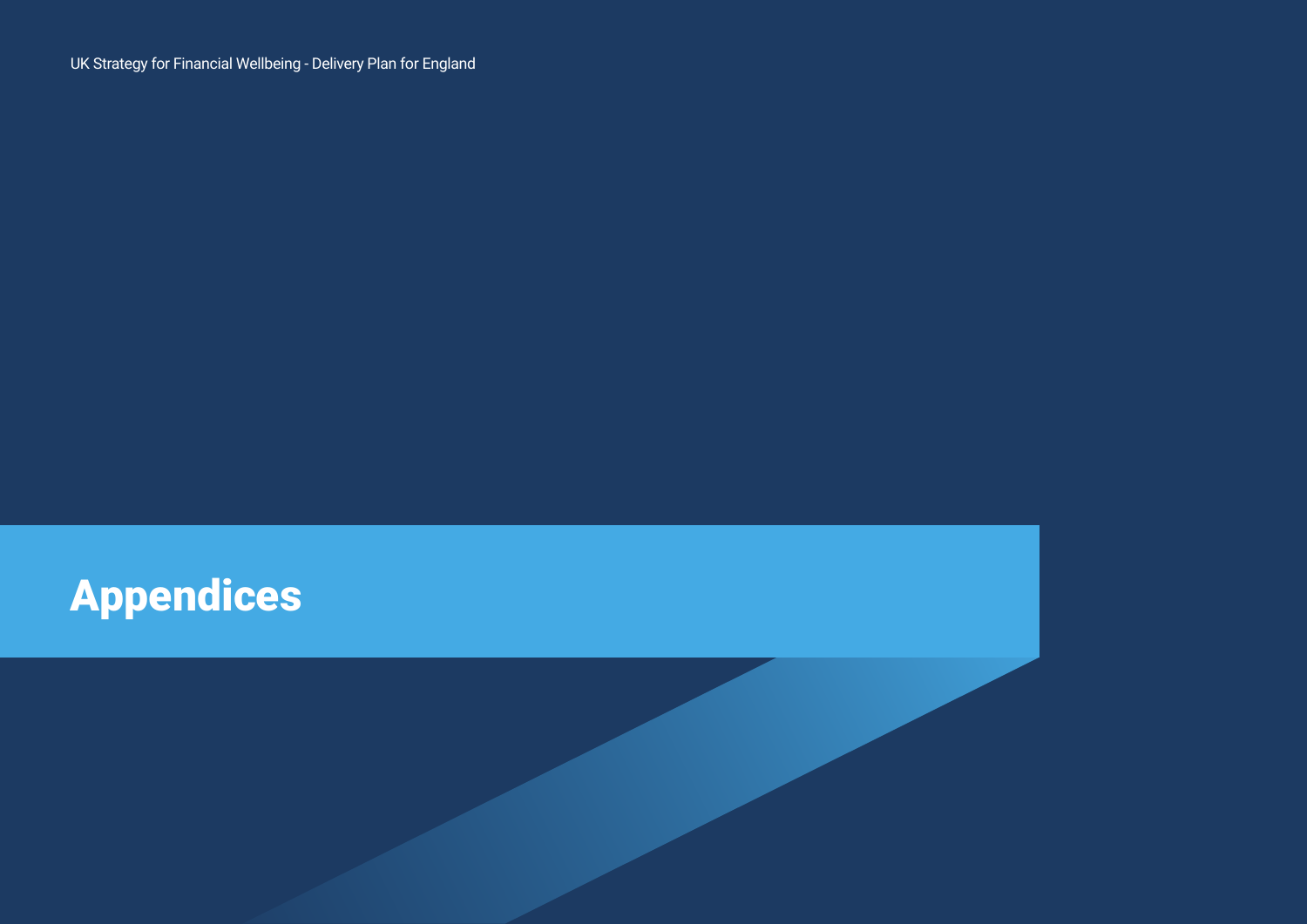# Appendix A: The financial wellbeing challenge in England

When the UK strategy was published, national goals were set at a UK level from which individual goals for each of the four nations of the UK have been derived. Goals have not been set at a regional level within England as it is recognised that the socio-economic conditions across the regions coupled with differing devolutionary powers will affect the priorities and inform differences in delivery mechanisms in each region.

|                                               |                                                                                          | <b>Financial Foundations</b> <sup>32</sup>                                                         | Nation of Savers                                                                                       | <b>Credit Counts</b>                                                            | <b>Better Debt Advice<sup>33</sup></b>                    | Future Focus                                                                     |
|-----------------------------------------------|------------------------------------------------------------------------------------------|----------------------------------------------------------------------------------------------------|--------------------------------------------------------------------------------------------------------|---------------------------------------------------------------------------------|-----------------------------------------------------------|----------------------------------------------------------------------------------|
| <b>England element of UK</b><br>national goal |                                                                                          | 1,700,000 more children<br>and young people (CYP)<br>receiving a meaningful<br>financial education | 1,739,000 more people<br>saving regularly among the<br>working-age struggling and<br>squeezed segments | 1,745,000 fewer people<br>using credit for food and<br>bills amongst all adults | 1,755,000 more<br>people receiving quality<br>debt advice | 4,227,000 more people<br>saying they understand<br>enough to plan for later life |
| <b>England</b>                                | <b>Total target</b><br>population                                                        | 4,000,000                                                                                          | 12,800,000                                                                                             | 7,900,000                                                                       | 4,400,000                                                 | 20,000,000                                                                       |
|                                               | Proportion of<br>total target<br>population<br>already<br>achieving the<br>national goal | 47%                                                                                                | 58%                                                                                                    | 18%                                                                             | 10%                                                       | 45%                                                                              |

32 Money and Pensions Service (2019) UK Children and Young People's Survey – Financial Capability 2019. Available at: **<https://maps.org.uk/2020/01/21/uk-children-and-young-peoples-survey-financial-capability-2019>**

33 Money and Pensions Service Debt Needs Survey (forthcoming)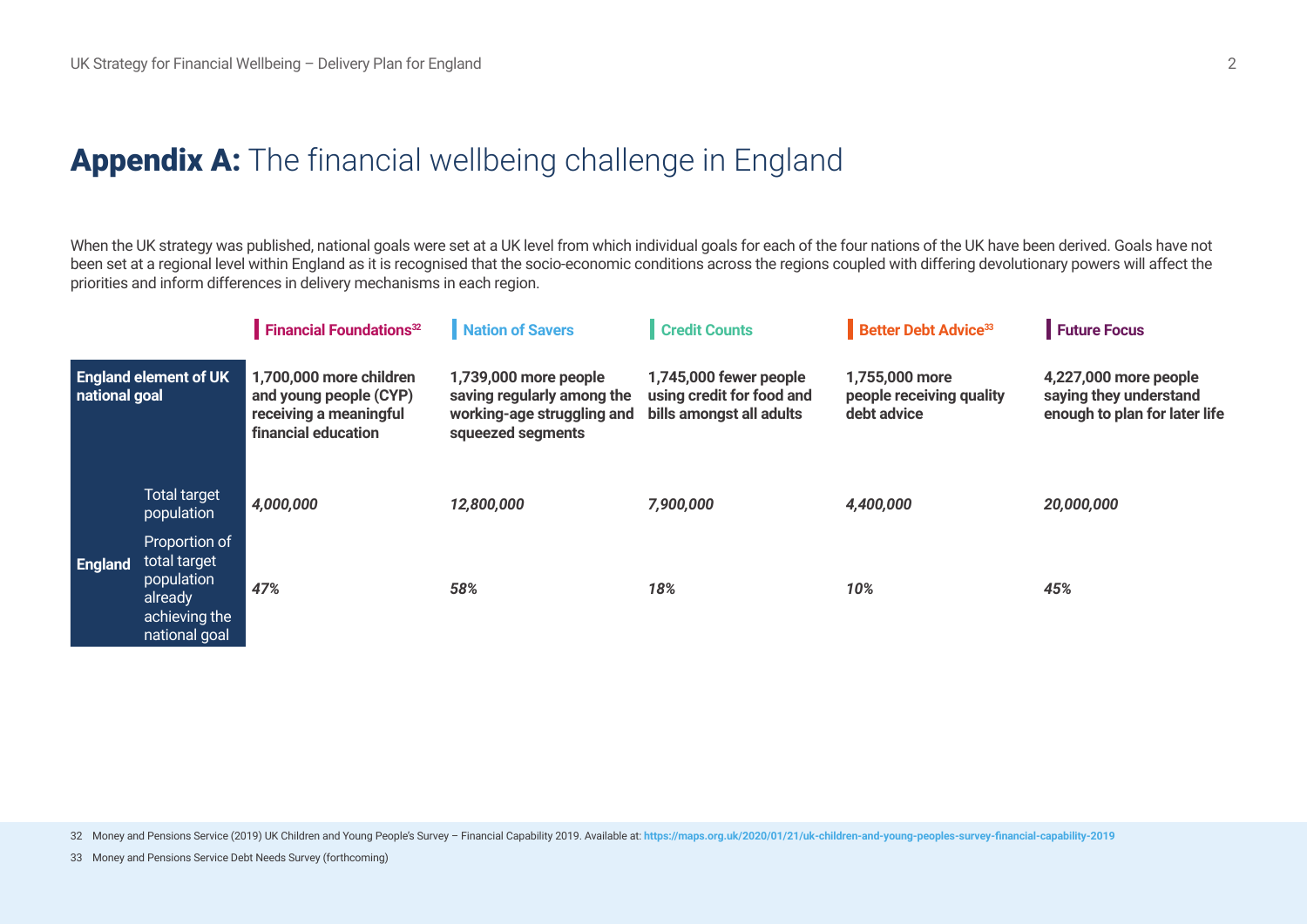# Appendix B: Plan-on-a-page description for each delivery activity

# Digital hub

# **Who it will help**

The hub will initially focus on small businesses. It will enable employers to improve their understanding of the financial wellbeing needs of their workforce. Employers, particularly small businesses, are an important way of reaching people at scale on a wide range of financial and wellbeing matters.

# **The delivery activity**

The MaPS-led development of an employer toolkit plugs into wider financial wellbeing activities and acknowledges the substantial market shaping already underway with leading providers, including credit unions, who offer financial wellbeing support and a range of financial products to millions of employees. Delivery activity will also consider trends in the marketplace, which is seeing a blending of physical, mental and financial wellbeing support, particularly by larger employers.

# **Evidence and the national context**

Across the UK, the workplace is not being used consistently or as an effective channel to improve the financial wellbeing of workers. There is extensive evidence to explain why employers should care about financial wellbeing and its impact on worker engagement, productivity and risk<sup>34</sup>.

MaPS will engage with existing movements including the Inclusive Economy Partnership (IEP) and the National Wellness Conversation to leverage new research, resources and the potential of collective impact.

A key focus is the need to provide information and guidance without using jargon, and to exercise caution when using terms such as 'wealth' and 'career' that are not relatable to a significant number of people. The flexible and transient nature of working life needs to be incorporated into content and tools aimed at savers, and this information and guidance must be delivered through different communication channels and strategies that reach them directly.

# **Towards impact at scale in England**

In 2022 MaPS will develop a digital hub that, over time, will include the following elements:

- $\blacksquare$  A diagnostic tool to allow employers to assess employee financial wellbeing needs
- n A 'moments that matter' framework based on life events/stages or trigger moments through which to signpost employees towards money, debt and pension support
- $\blacksquare$  A means through which employers can understand the choice of financial products available for them to offer through the workplace (although not specific product recommendations)
- $\blacksquare$  A source of best-available evidence on financial wellbeing in the workplace to help employers build the case for provision within their businesses

# **Leaders, partners and the delivery of change in England**

MaPS will lead the design and content of the toolkit, and encourage early adopter employers to influence other employers, employer bodies and financial service providers.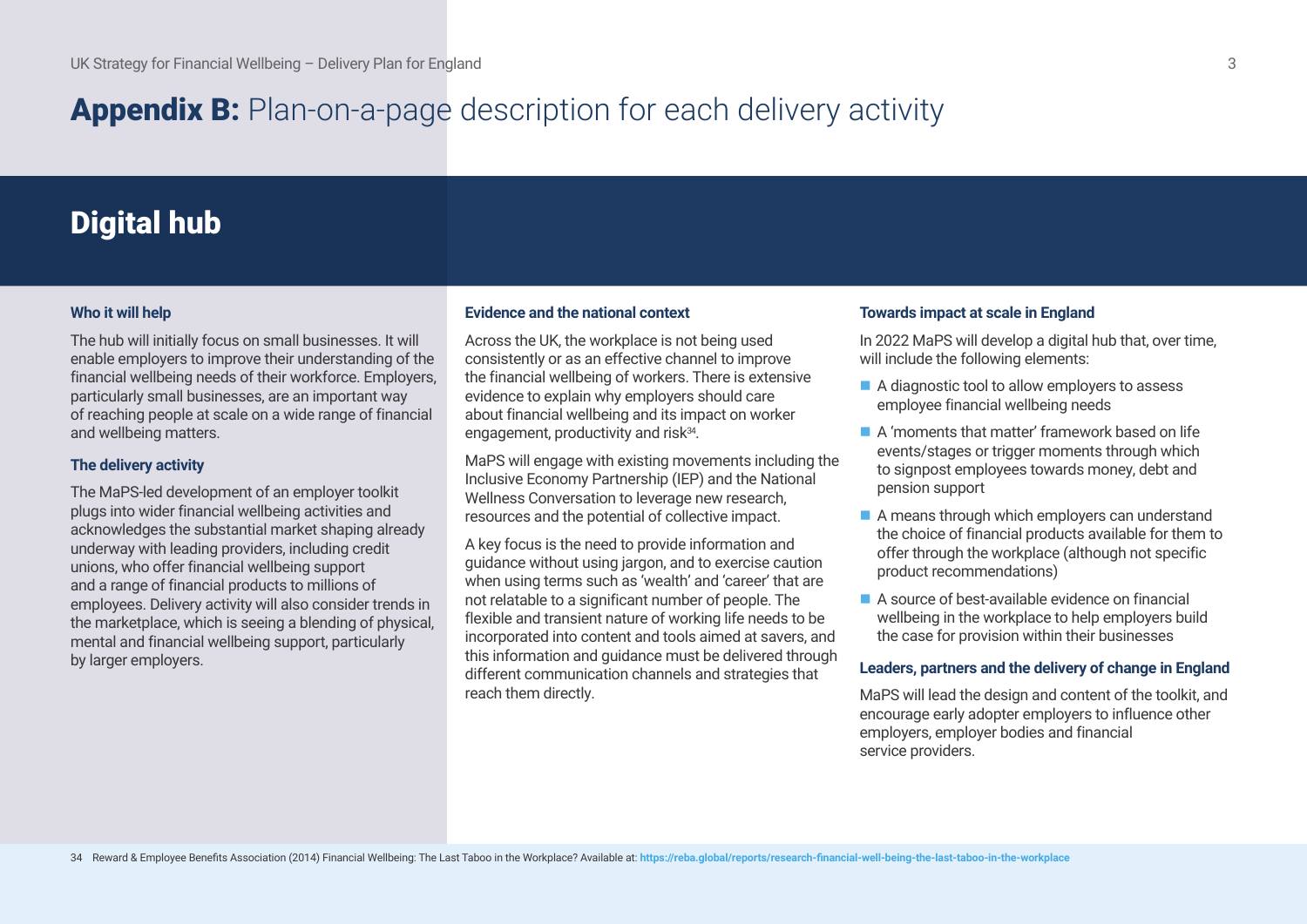# Supporting financial wellbeing through health services and systems

# **Who it will help**

Some people with money and health problems will access NHS community or primary care-based services, including NHS social prescribing and the Improving Access to Psychological Therapies (IAPT) programme.

In the context of NHS England personalised care, this activity will help therapists, link workers and advisors to support patients with money problems, and to refer or signpost them to the right support, guidance, tools or partners to address their specific needs.

# **The delivery activity**

MaPS will collaborate with NHS England social prescribing and psychological therapies teams to design, pilot and deliver financial wellbeing support through health systems . This will include MaPS money guider training, direct referrals into debt advice and money and pensions guidance.

#### **Evidence and the national context**

In England, among adults with poor mental health or capacity or with cognitive difficulties, 42% found dealing with customer services confusing, 34% were anxious when shopping around for financial products, and 29% had fallen into debt because they had not felt able to deal with difficult financial situations<sup>35</sup>

Having a mental health condition can result in a range of difficulties when dealing with financial services. For example, of the 3% of all UK adults who told us in early 2020 that they have a mental health condition that reduces their ability to carry out day-to-day activities a lot:

- $\blacksquare$  63% have problems with debt or their ability to manage money
- $\blacksquare$  56% find interacting with financial services providers difficult
- 37% are anxious about shopping around for financial products or services in case they make a mistake

In addition to this, social prescribing is founded on the recognition that for many people, health problems are related to wider issues and access to support with those issues can deliver more sustainable improvements in health outcomes. Working to address poor financial wellbeing through social prescribing can benefit wider wellbeing.

### **Towards impact at scale in England**

- MaPS will establish a project group to coordinate and oversee engagement and developments with NHS systems. Work will include the design/use of patient/consumer support tools and resources for dissemination through designated NHS service providers, professional competency development to include money guidance elements, embedding financial wellbeing as a component of personalised care policy, and building NHS system monitoring of financial wellbeing intervention delivery and impacts.
- $\blacksquare$  We will collaborate closely with NHS services nationally to plan incremental piloting and roll out.
- **n** This will be delivered by primary and communitybased mental health services.
- $\blacksquare$  MaPS will build on current work with the DWP-funded IAPT employment advisor network, who are developing skills through MaPS' money guidance framework.

# **Leaders, partners and the delivery of change in England**

MaPS, NHS England and the National Academy for Social Prescribing working with leading health service and community based mental health support services.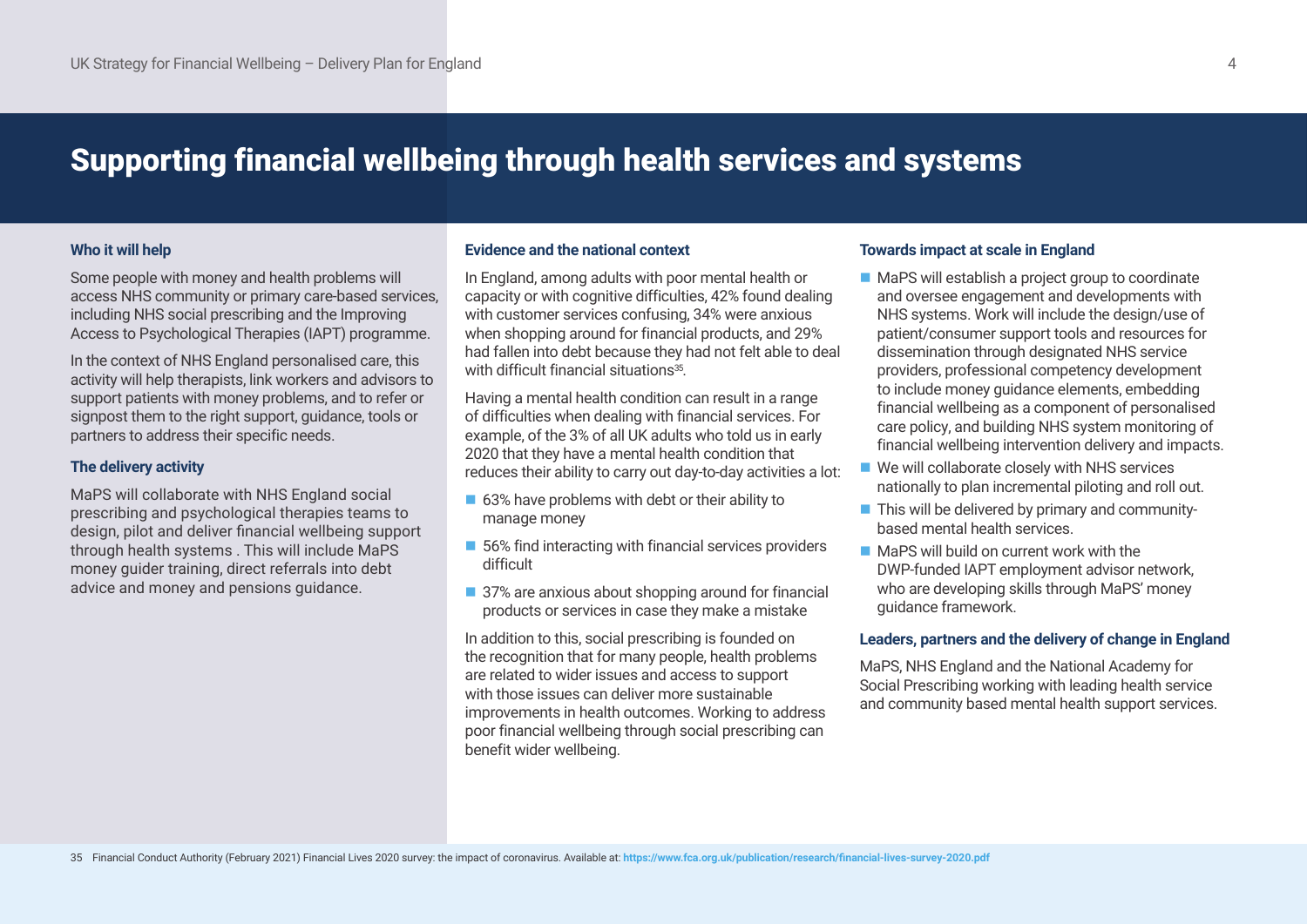# Tailored financial wellbeing support for women in the workplace

#### **Who it will help**

This activity will support all people, but specifically women, trying to balance the demands of family and working life or run a business, and enable them to make informed financial decisions that assist their long-term financial wellbeing, particularly in pension planning.

#### **The delivery activity**

Best practice and guidance with a specific focus on the needs of women will be included on the digital hub. This will help employers provide the right financial wellbeing support to women at the key moments that matter.

MaPS will work with pension providers, financial services and large employers to signpost people to existing best practice or create new content where gaps in provision are identified.

#### **Evidence and the national context**

The Women and Work APPG 2020 report focused on women's wellbeing at work and how to broaden employee wellbeing to include financial health and better gendered outcomes for women<sup>36</sup>.

In 2018 Insuring Women's Futures reported that women's working lives are more likely to be impacted by caring responsibilities that contribute to a reduced financial resilience in adult and later life.

It is important to note that 490,000 people in the UK have more than one job, of which 69% are women. Employers also need support to help them understand the needs of their part-time workers and enable them to provide the right flexibility<sup>37</sup>.

The FSB has highlighted a range of issues faced by entrepreneurial women, including access to finance and fear of debt, and their research also indicates that maleled SMEs are five times more likely to scale up to £1 million turnover than female-led SMEs<sup>38</sup>.

Findings by the Pensions Policy Institute (PPI) suggest that women retiring in 2020 were due to receive just £11,760 a year on average in total pension income, including the **[State Pension](https://www.express.co.uk/latest/state-pension)**. In comparison, this figure was £16,330 on average for men – a pension income gap of 28%.

### **Towards impact at scale in England**

- $\blacksquare$  Working with others, MaPS will raise awareness of the Insuring Women's Future (IWF) Financial Flexible Working and Living Hours pledges.
- $\blacksquare$  MaPS will ensure that the digital hub has genderspecific content that drives positive financial wellbeing impacts for women. For example, a tool to help people project their pensions, allowing them to factor in any gaps in their careers, which is more likely to support women in their retirement planning.
- $\blacksquare$  Once the digital hub is in place, from the MaPS partnerships team will help employers to create financial wellbeing strategies with a specific focus on driving positive outcomes for women.
- The 2019 Rose Review of Female Entrepreneurship found that the number one barrier for women entrepreneurs is family care responsibilities<sup>39</sup>. This group has also been particularly impacted by Covid-19 and additional caring responsibilities. MaPS will complement existing work to increase the amount of support available for female entrepreneurs and promote the needs of female entrepreneurs.

### **Leaders, partners and the delivery of change in England**

MaPS will lead the development of the digital hub and will work with employers, financial services and others to identify industry-leading content on flexible working, entrepreneurship and parental leave.

36 Women and Work All Party Parliamentary Group (2020) Women and work annual report. Available at: **<https://connectpa.co.uk/wp-content/uploads/2021/02/Women-and-work-Annual-report-2020.pdf>**

- 37 Pensions Policy Institute (2016) The under pensioned. Available at: **<https://www.pensionspolicyinstitute.org.uk/press/ppi-in-the-press/posts/2016/march/the-under-pensioned-2016>**
- 38 The Federation of Small Businesses (FSB) Women in Enterprise: The Untapped Potential (2016). Available at **<https://www.fsb.org.uk/resources-page/women-in-enterprise--the-untapped-potential-.html>**
- 39 The Rose Review of Female Entrepreneurship (2019) Available at: **[https://assets.publishing.service.gov.uk/government/uploads/system/uploads/attachment\\_data/file/784324/RoseReview\\_Digital\\_FINAL.PDF](https://assets.publishing.service.gov.uk/government/uploads/system/uploads/attachment_data/file/784324/RoseReview_Digital_FINAL.PDF)**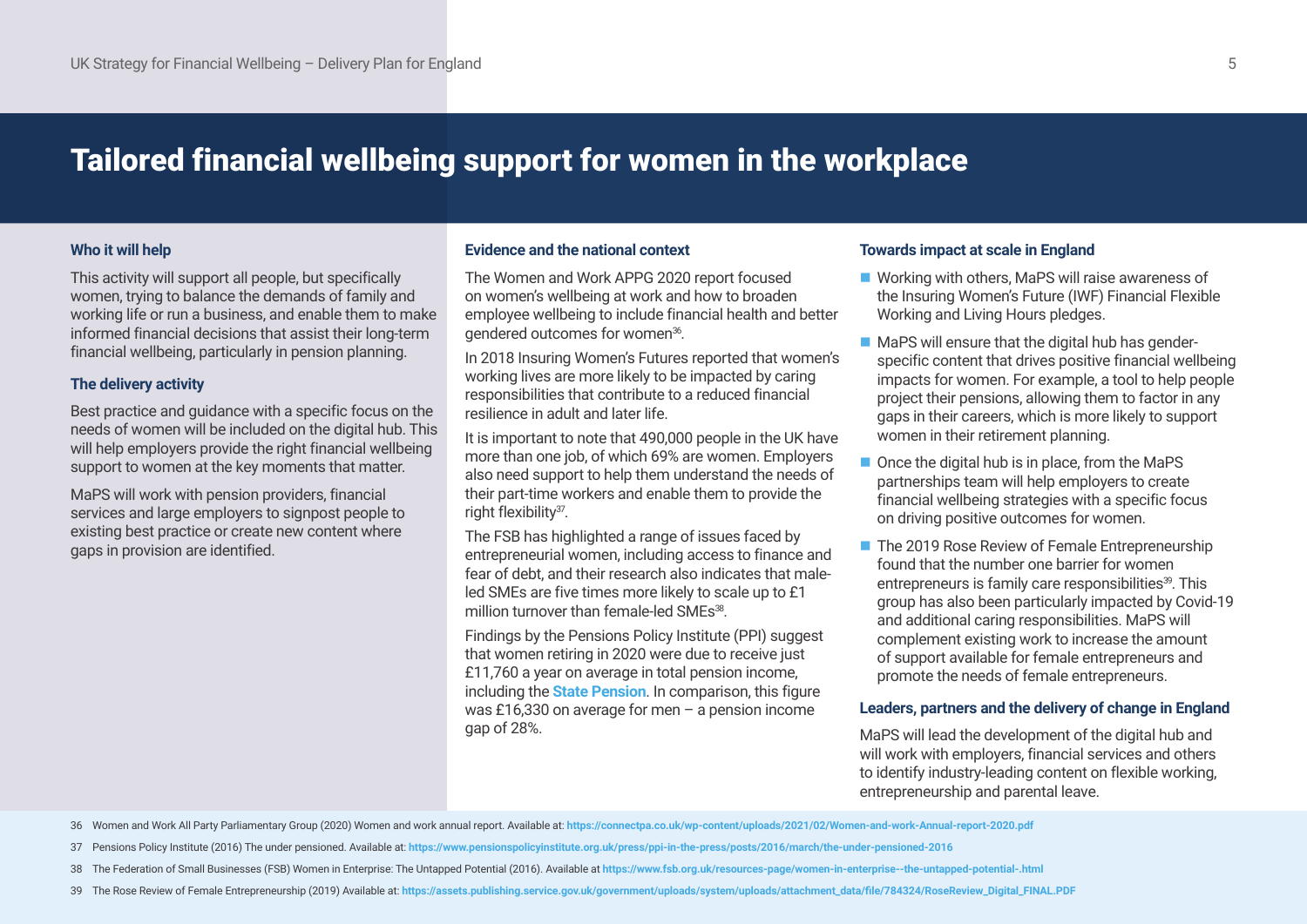# Digitise Talk, Learn, Do content

#### **Who it will help**

Digitisation of Talk, Learn, Do (TLD) will help practitioners and parents of 3–11 year olds to access bite-sized content that provides children with solid financial foundations. Digitising the programme will also allow MaPS and partners to broaden the scope to provide gendered content and support for those with mental health issues. Over the next eight years, the aim of TLD is to reach over 350,000 children and young people across the UK, with a keen focus on parents and carers from the struggling and squeezed segments. This figure expands the age range to include material targeted at teenagers.

#### **The delivery activity**

TLD is an existing programme that helps parents to teach their children about money with the aim of improving financial capability. Successfully piloted through face-toface group sessions, this delivery activity will adapt TLD content and materials to make it digitally accessible, interactive, and engaging for a wider variety of parents and practitioners across all four nations of the UK. Digitisation also offers the opportunity to review the content to ensure positive financial outcomes for girls.

#### **Evidence and the national context**

79% of children and young people in England would turn to their parents and carers for advice about money but parents do not always feel confident having these conversations<sup>40</sup>

Better active saving behaviours are found among children whose parents and carers openly discuss household finances with them (48% among those whose parents discuss this versus 33% among those who don't) or set rules about how to save and spend their money (46% versus 28%) – these differences are statistically significant<sup>41</sup>.

TLD has a strong evidence base of supporting parents and carers to achieve positive impacts, as well as improving family financial capability and reducing levels of parent over-indebtedness.

Digitising TLD enables us to reach a wider variety of parents and carers and promotes our goal to help them improve their children's financial capability.

#### **Towards impact at scale in England and across the UK**

- $\blacksquare$  In 2021 MaPS will convene a series of collaborative scoping workshops with key partners to define the different workstreams of the programme and identify other sources of funding.
- $\blacksquare$  With parenting groups, third sector digital organisations and practitioners, MaPS will agree the focus for digitising existing content for 3–11 year olds.
- $\blacksquare$  With community groups and third sector organisations, parents will review existing content and establish clear design principles to ensure that the content is inclusive and accessible for all.
- $\blacksquare$  Depending on the funding sources, MaPS will coordinate the commissioning process with digital agencies to create and publish the TLD content. The scope will include partners capable of distributing the final content.
- $\blacksquare$  In parallel, MaPS will continue to develop the business case for TLD, test new and enhanced content with parents, carers and practitioners, and build a wide delivery partner network.

#### **Leaders, partners and the delivery of change in England**

MaPS will coordinate this activity by convening parenting stakeholders, community and practitioner groups and membership organisations to scope the work, test and develop content and then directly commission digital agencies to create new content and digital journeys that will have the biggest impact on the target audience.

40 Money and Pensions Service (2019) CYP Financial Capability: Nations summary. Available at: https://maps.org.uk/wp-content/uploads/2020/01/Money-and-Pensions-Service-Children-and-Young-People-Financial-Capability-Wellbei **[England-summary-Financial-Foundations.pdf](https://maps.org.uk/wp-content/uploads/2020/01/Money-and-Pensions-Service-Children-and-Young-People-Financial-Capability-Wellbeing-England-summary-Financial-Foundations.pdf)**

41 The Money Advice Service (2018) Talk, Learn, Do evaluation: a financial capability intervention for parents. Available at: <https://maps.org.uk/wp-content/uploads/2021/03/talklearndo-final-evaluation-report-oct-2018.pdf>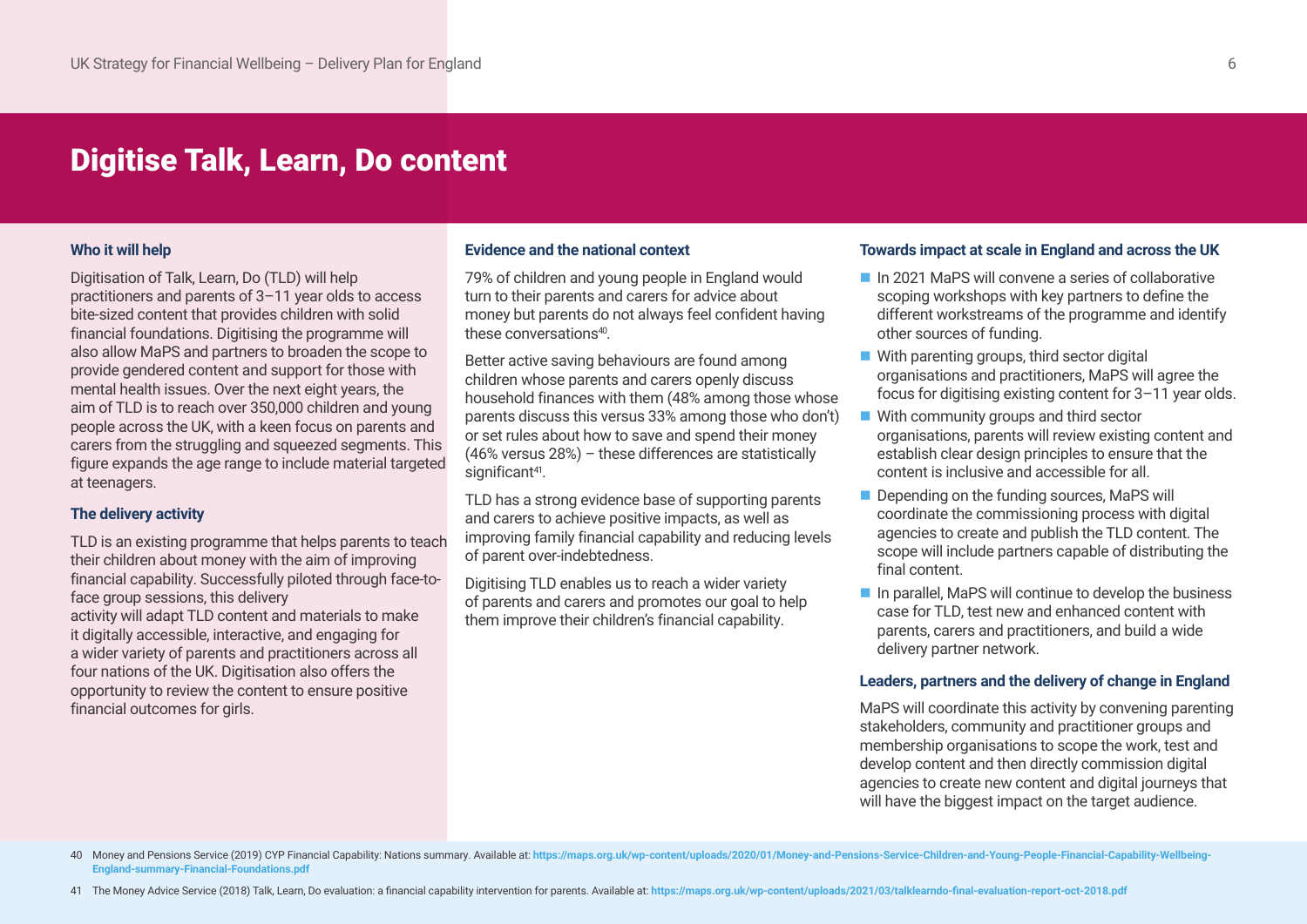# Develop Talk, Learn, Do for teenagers and young people

### **Who it will help**

Expanding Talk, Learn, Do (TLD) content to include teenagers and young people will help parents and carers of older children to support their transition into adulthood and address issues such as gambling or money mules. It will also address positive choices, including how to budget properly, as young people start to engage more regularly with money matters. Primarily focused on parents and carers in the struggling and squeezed segments, alongside the previous digitisation activity, this activity aims to reach 350,000 children and young people in England by 2030 and (in parallel) to increase the financial capability of parents, carers and families.

# **The delivery activity**

Following on from the success of TLD for parents of 3–11-year-olds, this delivery activity aims to develop a version of TLD to help parents and carers of teenagers and young people (11–18 years) to navigate conversations about money and teach their children about money just when they need it. It is envisaged that this activity will take a digital-first approach (to be confirmed during the consultation phase) to create new and engaging content to address the specific needs of the age group.

#### **Evidence and the national context**

Money conversations with teenagers and young people are significantly different from teaching children under 11 years, but there is a gap in the provision of support for parents and carers. Evidence shows that 'just in time' financial education messages when children, teenagers and young people begin to engage with money and spending is effective in improving financial capability. But parents and carers are often not equipped to have these conversations42.

A longitudinal evaluation of TLD showed that interventions that give parents and carers the confidence and skills to talk to and teach their children about money can significantly improve the financial capability of both parents and their children<sup>43</sup>.

However, there is a significant gap in support for parents and carers of older children, and MaPS is well-placed to coordinate the youth and family sectors and build on its flagship programme to support parents and carers in order to improve the financial capability of teenagers, young people and families.

The new scope of TLD will be aligned to the relevant statutory Relationships and Sex Education (RSE) and Health Education curriculums across the four nations of the UK.

#### **Towards impact at scale in England**

- By Summer 2022 MaPS will complete and publish a full business case to extend the TLD content to teenagers and young people through a pilot project.
- $\blacksquare$  Subject to budgetary approval, MaPS will then commission a third-party provider with relevant expertise to build the programme of works (by Autumn 2022).
- $\blacksquare$  The programme of work will include:
	- Extensive codesign workshops with parenting providers, support organisations, youth practitioners and the youth financial capability sector (to be held within 2022)
	- Development of a toolkit to train practitioners and professionals who support parents and carers
	- The incorporation of learnings from the TLD pilot, the NatWest TLD project and parenting pathfinders in Scotland and Northern Ireland
- $\blacksquare$  Workshops will then be used to enhance the design and deliver the enhancements.

# **Leaders, partners and the delivery of change in England**

MaPS will coordinate this activity, building the business case and engaging a coalition of parenting stakeholders and the youth and financial education sectors before engaging a third-party provider to fully scope and deliver content that will have the biggest impact on the target audience.

43 The Money Advice Service (2018) Talk, Learn, Do evaluation: a financial capability intervention for parents. Available at: <https://maps.org.uk/wp-content/uploads/2021/03/talklearndo-final-evaluation-report-oct-2018.pdf>

<sup>42</sup> Money and Pensions Service (2019) CYP Financial Capability: Nations summary. Available at: https://maps.org.uk/wp-content/uploads/2020/01/Money-and-Pensions-Service-Children-and-Young-People-Financial-Capability-Wellbei **[England-summary-Financial-Foundations.pdf](https://maps.org.uk/wp-content/uploads/2020/01/Money-and-Pensions-Service-Children-and-Young-People-Financial-Capability-Wellbeing-England-summary-Financial-Foundations.pdf)**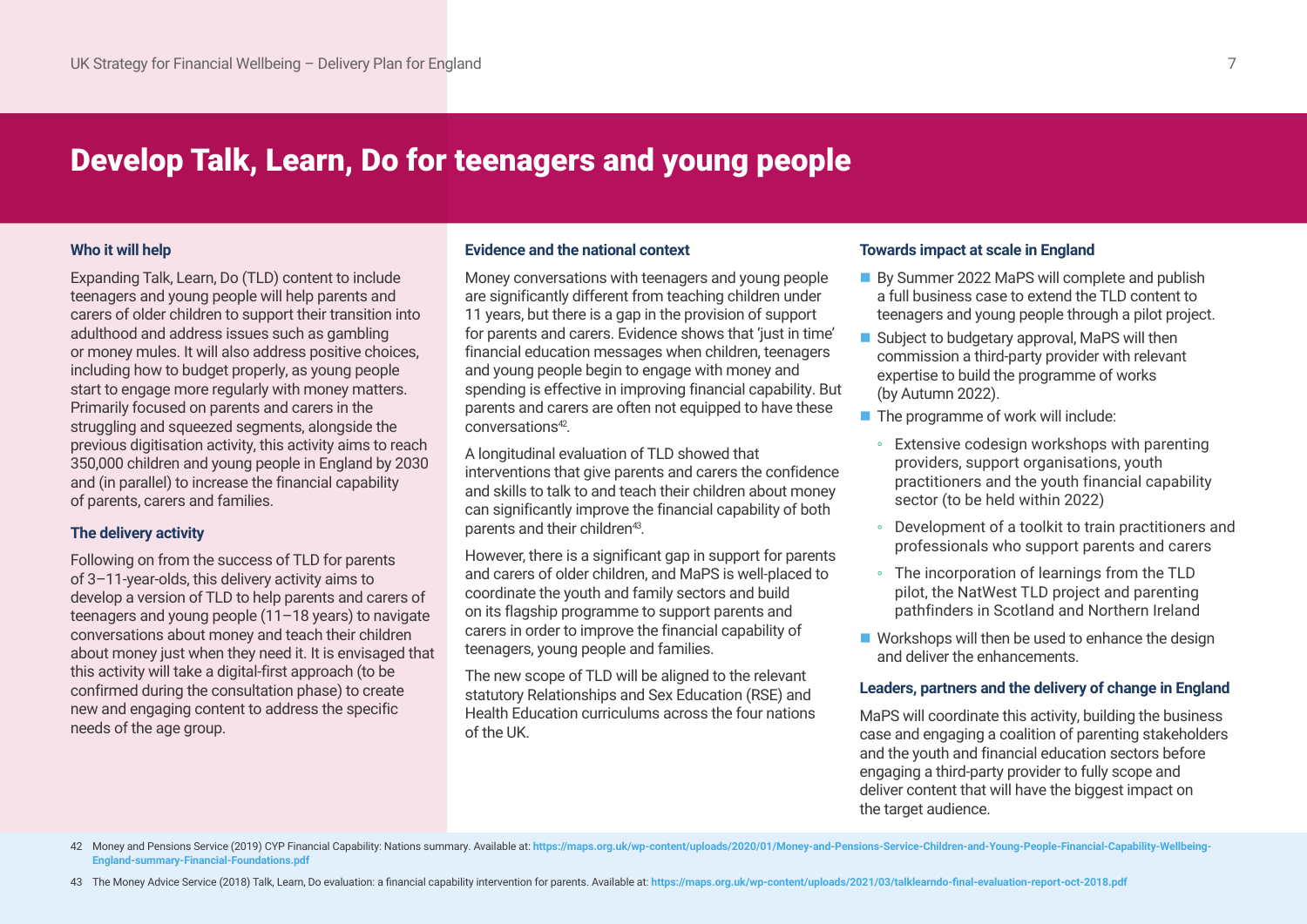# Expand and scale teacher training across the UK

#### **Who it will help**

This activity will help teachers and other practitioners to increase their knowledge, understanding and ability to confidently teach more children and young people about money matters, which, in turn, will build the confidence and improve the financial capability and resilience of over 500,000 children and young people by 2030. This work could be targeted to support specific age groups (transition from primary to secondary) or those with specific needs or in areas of deprivation.

### **The delivery activity**

Quality school-based financial education is key to achieving the UK strategy's national goal. Building on the successful programme in Wales, this delivery activity will scope, trial and engage stakeholders across England to a programme of work from 2022/23 onwards. The aim is to scale financial education teacher training by embedding delivery within existing teacher education systems, establishing best practice and informing future government policy.

#### **Evidence and the national context**

Financial education delivered through school has a positive impact on financial capability – children who recall learning about money management in school are more likely to feel confident about money, save and have a bank account. However, only 38% of 7–17-year-olds currently recall having learned about money at school<sup>44</sup>.

Teachers recognise the value of financial education for children and young people, but report a lack of confidence45 and skills in helping them to learn about money.

Training teachers to deliver financial education can be particularly effective in improving money knowledge and skills<sup>46</sup>, and has the potential to reach large numbers of children and young people.

#### **Towards impact at scale in England**

- During 2021/22 MaPS will complete a scoping exercise and stakeholder engagement with the aim of developing a realistic and coherent plan to expand and embed teacher training throughout the UK. This is a long-term aspiration that is envisaged to stretch over the lifetime of the strategy.
- $\blacksquare$  In part, the scoping exercise will be based on the learnings from the Wales Pathfinder, due to be published in Spring 2022.
- $\blacksquare$  Based on the scoping exercise, consideration will be given to the need to develop pathfinders in England, Northern Ireland and Scotland.
- $\blacksquare$  Provisionally, these would be launched towards the end of 2022 and, following a period of development, teacher training could commence in Spring 2023 with the evaluation to be completed by Autumn 2024. A full assessment of the findings would then inform the next phase of the programme.

### **Leaders, partners and the delivery of change in England**

The success of this delivery activity will require leadership from the Department for Education, higher education institutions, teacher training providers and teaching schools. MaPS' role will be to coordinate the various stakeholders and secure active engagement in the programme.

44 Money and Pensions Service (2019) CYP Financial Capability: Nations summary. Available at: https://maps.org.uk/wp-content/uploads/2020/01/Money-and-Pensions-Service-Children-and-Young-People-Financial-Capability-Wellbei **[England-summary-Financial-Foundations.pdf](https://maps.org.uk/wp-content/uploads/2020/01/Money-and-Pensions-Service-Children-and-Young-People-Financial-Capability-Wellbeing-England-summary-Financial-Foundations.pdf)**

- 45 The Money Advice Service (2018) Financial education in secondary schools in England. Available at: **<https://maps.org.uk/wp-content/uploads/2021/03/schools-finacial-education-infographics.pdf>**
- 46 The Money Advice Service (2018) Children and Young People and Financial Capability: Needs Analysis. Available at: **<https://maps.org.uk/wp-content/uploads/2021/03/cyp-needs-analysis.pdf>**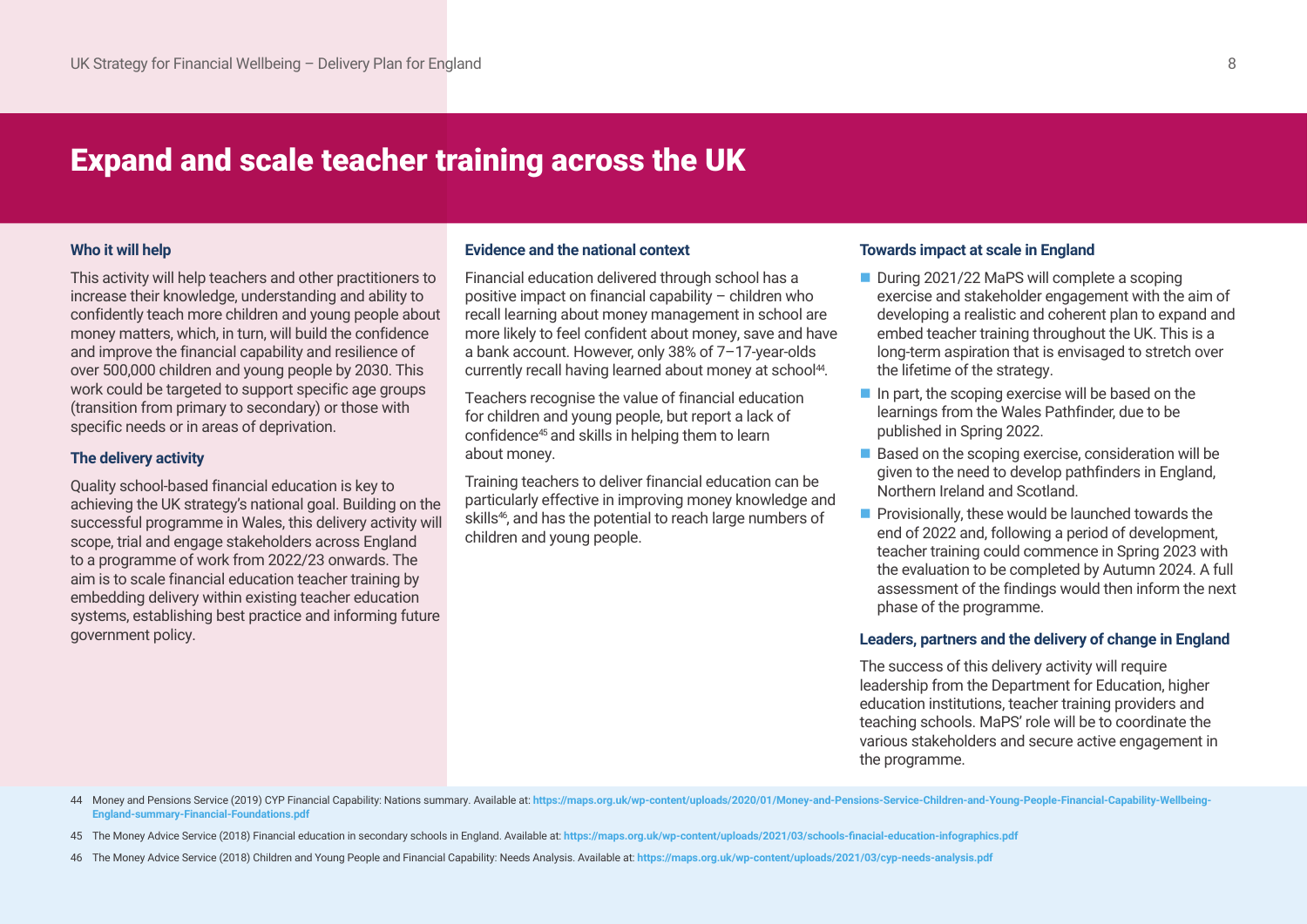# Support for practitioners working with those in vulnerable circumstances

#### **Who it will help**

This package of financial education training, guidance and tools will support a wide range of children and young people in vulnerable circumstances, including those in care, at risk of homelessness or from lowincome households. Support will also be available for particular minority groups with specific needs such as those with mental health problems. The aim is to provide practitioners working with these groups, along with parents, carers and guardians, access to the training, tools and expertise they need to drive positive outcomes for some of those who are most in need.

### **The delivery activity**

The aim is to improve the confidence and skills of practitioners, parents, carers and guardians of children and young people in vulnerable circumstances. Including guides, standards and toolkits, it will deliver financial education as part of initial training and continuing professional development. It will include guides, standards, and toolkits. There will also be a network of champions consisting of financial education leads from relevant organisations.

#### **Evidence and the national context**

Financial education needs to take place not only in schools but also in the home, the community and other settings to be impactful<sup>47</sup>. Children and young people in vulnerable circumstances miss out on learning opportunities and often have a very different relationship with money, which has been further exacerbated by Covid-1948. Yet, children and young people in vulnerable circumstances are the least targeted in current financial education provision, despite needing it most<sup>49</sup>.

It is also accepted that practitioners in services supporting children and young people in vulnerable circumstances, along with carers who are not parents, want more help in giving young people support with money matters. Furthermore, we have seen that train-thetrainer models can deliver impact for both professionals working with children and young people, and the children and young people themselves.

#### **Towards impact at scale in England**

- n In 2021 MaPS will complete scoping and develop a detailed business case for developing the package of support (UK level) and the roll out in England.
- $\blacksquare$  MaPS will then publish invitations to tender to practitioners working in the field and award the development work.
- $\blacksquare$  It is anticipated the programme of work will be divided into two parts, with the initial package of support completed by Spring 2022, ready for roll out.
- $\blacksquare$  In parallel with the tendering and development process, MaPS will lead on building a partnership model, with support from Department for Education, approaching financial services for funding support, and engaging with education providers, front-line support agencies and community groups to prepare them for the release of the package of support.

### **Leaders, partners and the delivery of change in England**

MaPS will coordinate this activity and focus on engaging different partners to fund and deliver financial education. The partnership model will include organisations in the third sector, the financial services sector and the Department for Education.

- 47 The Money Advice Service (2018) Children and Young People and Financial Capability: Needs Analysis. Available at: **<https://maps.org.uk/wp-content/uploads/2021/03/cyp-needs-analysis.pdf>**
- 48 The Children's Society (2020) The impact of COVID-19 on children and young people. Available at: https://www.childrenssociety.org.uk/sites/default/files/2021-01/the-impact-of-covid-19-on-children-and-young-people-briefi
- 49 Money and Pensions Service (2020) Financial Education Provision Mapping 2019 Final Report. Available at: https://maps.org.uk/wp-content/uploads/2021/02/financial-education-provision-mapping-analysis-2019-final-report.pd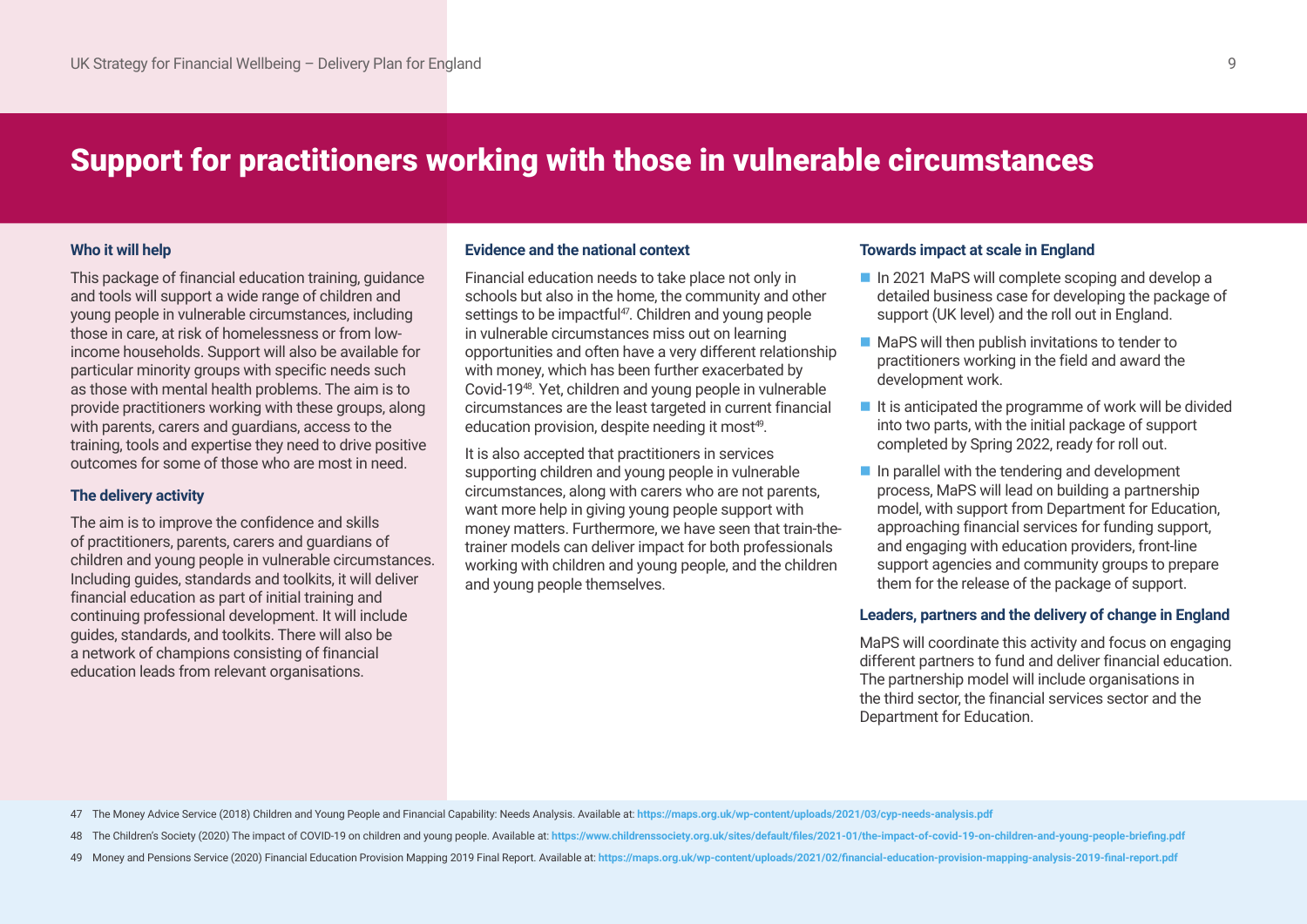# A charter to increase standards and the number of regular savers

# **Who it will help**

The Savings Charter is targeted at people in the struggling and squeezed segments who are existing bank, building society, fintech or credit union customers. Certain financial services providers have already committed to increasing the number of regular savers by many millions by 2025, but MaPS conservatively estimates that this activity will lead to 850,000 new regular savers in England. The charter will include a specific focus on people in vulnerable circumstances and lapsed savers whose financial resilience has been negatively affected by Covid-19.

# **The delivery activity**

The Savings Charter will bring together existing and future savings commitments by financial services alongside a pledge to use best-available evidence under an industry-wide movement. This aims to inspire other organisations, increase the profile of saving within the banking industry and highlight to consumers the importance of regular saving. Regular saving not only gives people a savings buffer (for peace of mind and financial flexibility) but also has a positive effect on their overall financial wellbeing.

#### **Evidence and the national context**

Research by the Resolution Foundation<sup>50</sup> early in the pandemic showed that over 50% of those with the lowest levels of savings have had to dip into them to make ends meet.

The charter aims to support regular savings (little and often). Research by Toynbee Hall and others has found that creating the behaviour to save regularly improves financial resilience more than having a static savings buffer. This is because regular saving aligns to behaviours for good budgeting and day-to-day financial management.

In England, savings levels and regularity of saving vary across the regions but there is no evidence to suggest a differentiated delivery approach is required.

# **Towards impact at scale in England**

- $\blacksquare$  MaPS will convene champion organisations from a representative mix of banks, building societies, credit unions and fintech providers to fully scope out the content and aims of the Savings Charter.
- $\blacksquare$  The Savings Charter will include agreement on the importance of savings to financial resilience, a commitment to increase the number of regular savers by using best-available evidence in product design and promotion, and a commitment to support future development.
- $\blacksquare$  The champion organisations will engage with industry bodies, Challenge Group members and others to gain support for the charter.

# **Leaders, partners and the delivery of change in England**

MAPS will coordinate, influence and support this activity by convening a group of champion organisations from banking, building societies, credit unions and the digital sector. This group will develop the charter and engage with other early adopter organisations from across the UK.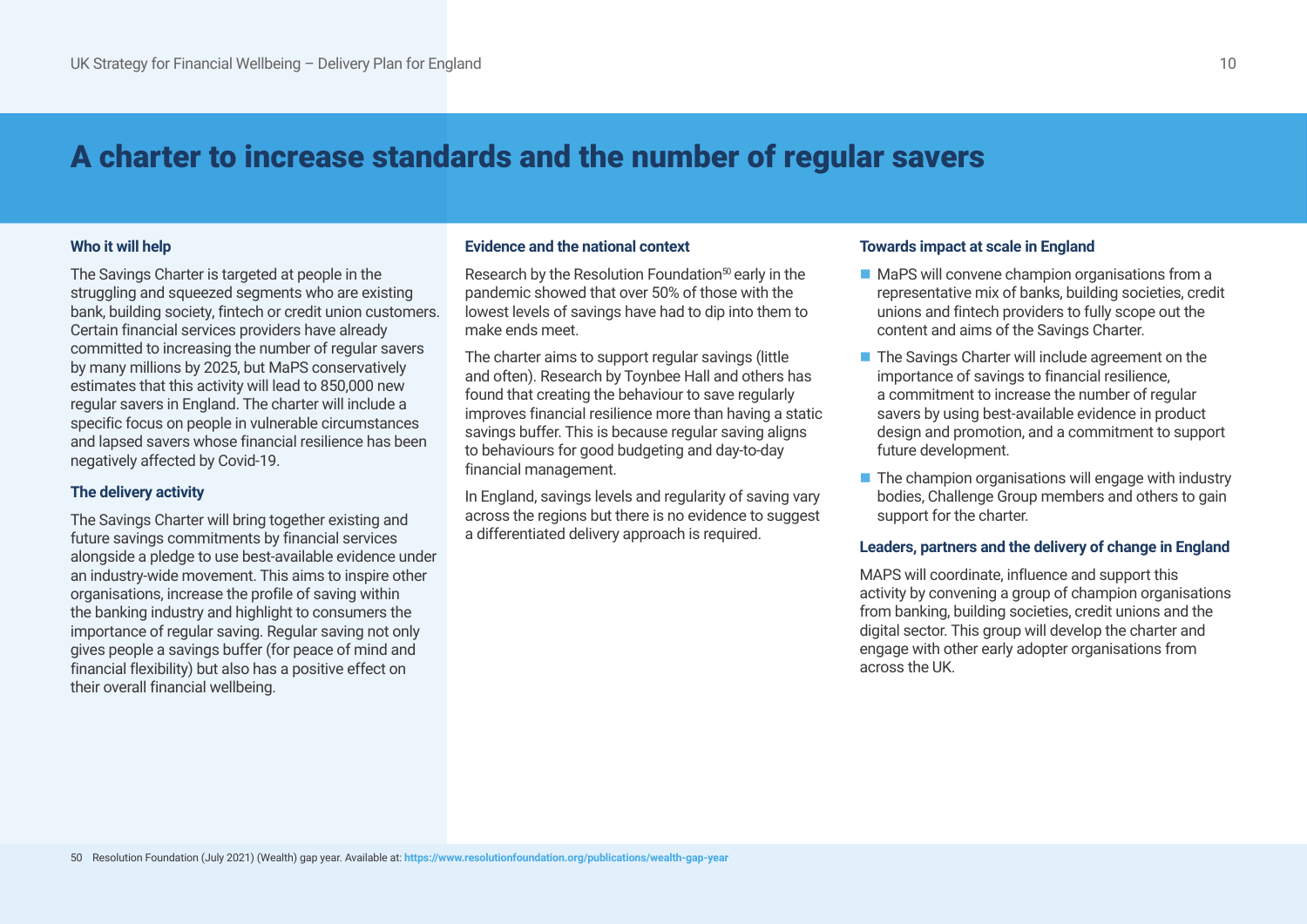# Promote, expand and develop the case for payroll saving schemes

### **Who it will help**

Payroll saving schemes can potentially help all adults who are in work to develop a regular savings habit and build up a savings buffer. While not specifically targeted at the struggling and squeezed segments. providing a default savings option for working people will have a direct impact on the national goal. When combined with strong, well-rounded messaging on managing debts and planning for retirement, it can have a significant benefit to the financial resilience of all workers.

### **The delivery activity**

With coordination support from MaPS, financial services and employers will target a significant increase in voluntary take-up of existing opt-in payroll saving schemes. In parallel, and over the mid to long-term, MaPS, with support from partners, will trial opt-out schemes.

#### **Evidence and the national context**

At least 23% of people have had to tap into their savings due to Covid-19, so more varied options are required to help people get back their financial resilience and their savings habit $51$ .

Research published in 2021 following a 2-year study by the Financial Inclusion Centre, MaPS, Leeds City Council and NHS York concluded that payroll saving schemes are effective at encouraging positive saving behaviours and promoting financial resilience among lower-median income workers<sup>52</sup>.

# **Towards impact at scale in England**

- $\blacksquare$  All stakeholders will seek to significantly increase voluntary take-up of payroll saving schemes (standalone, repay-and-save, sidecar) by 2030.
- $\blacksquare$  Savings messages will be framed in the context of other major savings initiatives (Help to Save, rewardbased savings and the Savings Charter) and alongside other financial trade-offs (auto-enrolment into workplace pensions, financial difficulty and problem debt) to ensure that workers consider all their options before signing up to workplace savings.
- n The Minister for Pensions issued a letter on 17 March 2021 to FTSE100 employers encouraging them to set up a payroll saving scheme for their workers.
- By 2023, using the increased uptake and other trials, MaPS will build the evidence base for further development of opt-in and opt-out schemes.
- Based on this evidence, MaPS will work with government to assess next steps.

### **Leaders, partners and the delivery of change in England**

Employers and financial services have key roles to play in increasing take-up of existing payroll saving schemes. Continued funding will be critical in building the evidence base and innovating new payroll saving options. MaPS will coordinate, influence and support this activity by convening groups to focus on the different aspects of the programme.

51 Resolution Foundation (November 2020) Caught in a (Covid) trap. Available at: **<https://www.resolutionfoundation.org/app/uploads/2020/11/Caught-in-a-Covid-trap.pdf>**

52 Financial Inclusion Centre (February 2021) Getting Workforces Saving. Available at: **<https://inclusioncentre.co.uk/our-work/payroll-savings>**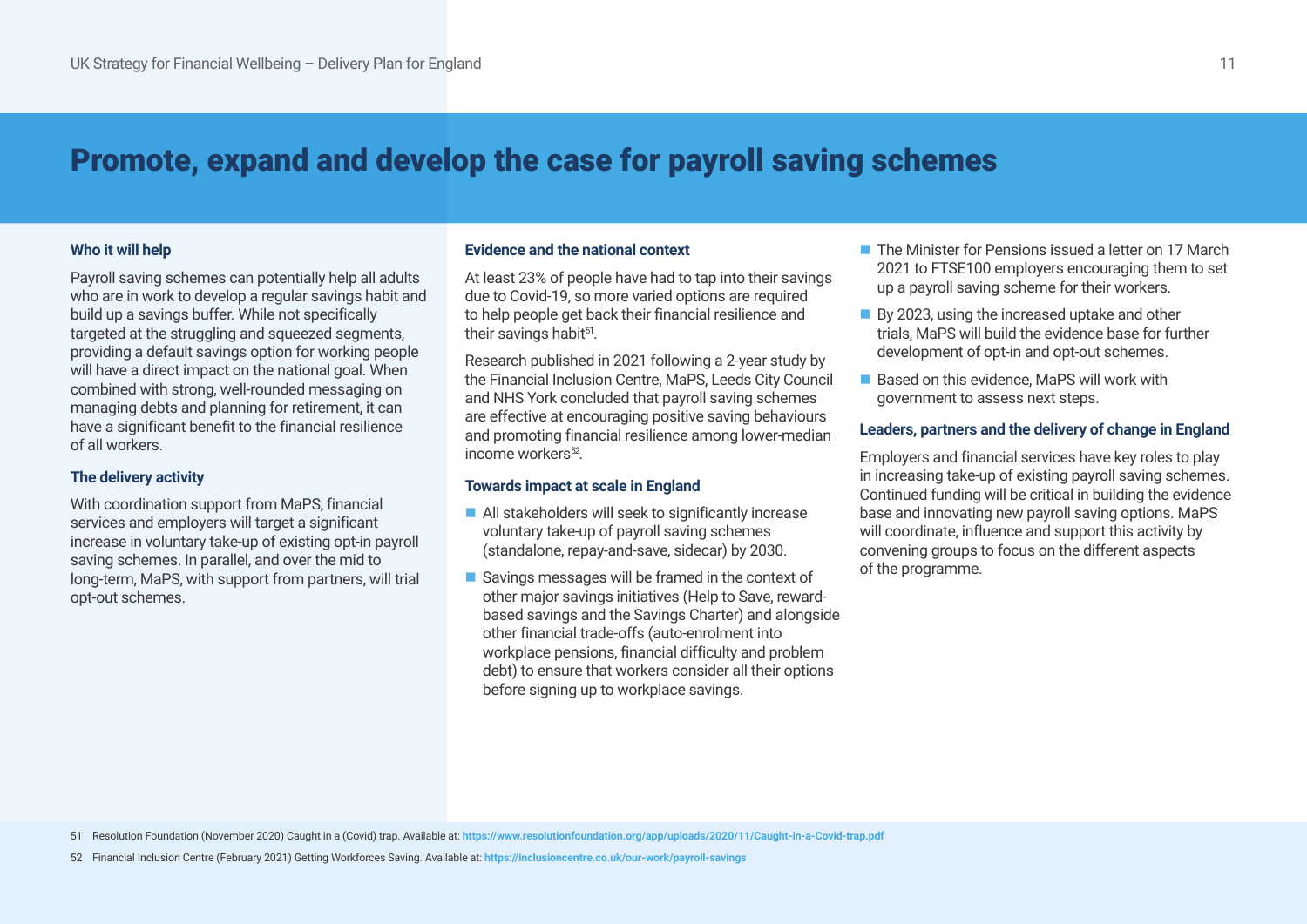# The future of prize-linked and reward-based savings, including Help to Save

#### **Who it will help**

Help to Save is a government-backed reward-based saving scheme targeted at people in work and eligible for tax credits or Universal Credit (and therefore a strong correlation to the Nation of Savers target audience). According to the latest figures from HMRC, by the end of January 2021 almost 240,000 Help to Save accounts had been opened in England with total deposits of over £120 million<sup>53</sup>. The Help to Save scheme closes to new accounts in September 2023 and the first accounts start to mature from early 2022 until 2027, offering opportunities to keep engaging these savers as they moved matured funds to a new account.

#### **The delivery activity**

The government's Help to Save scheme is a wellstructured and generous reward-based savings offering with huge potential to help the target audience build their financial resilience and a saving habit over four years. This activity will maximise take-up and ensure that account holders understand the ongoing saving choices available to them once their Help to Save account matures after four years.

#### **Evidence and the national context**

Since scheme's inception, the number of new Help to Save accounts has grown consistently by 5% per month and deposits appear unaffected by the Covid-19 pandemic. A conservative estimate of a continued growth rate of 3% per month until the end of the scheme would equate to an extra 422,000 accounts across the UK. According to the latest figures from HMRC, 55% of account holders are depositing money every month, indicating that Help to Save has created a strong saving habit<sup>54</sup> especially as it gives micro-savers the ability to save little and often.

HMRC published Help to Save customer research in August 2021 that indicates most Help to Save customers are women, with a third being single parents. The research also shows that most Help to Save customers are positive about their accounts, with the scheme having a positive impact on saving behaviour across the board, but particularly among those who did not previously save regularly<sup>55</sup>.

#### **Towards impact at scale in England**

- HMRC, HMT and MaPS will collaborate to engage employers, social landlords, financial services and others as intermediaries to encourage take-up of Help to Save by their client groups (to 2023) and then to encourage ongoing saving once the account matures (to 2027).
- $\blacksquare$  The first accounts start to mature from January 2022 (after being open for four years) at which point customers will transfer the funds to a new account.
- $\blacksquare$  The mid to long-term focus is, by May 2022, to undertake an evidence review of loyalty-rewarded saving to support the case for future policy and market shaping in this area.

#### **Leaders, partners and the delivery of change in England**

HM Treasury owns the Help to Save scheme, which is administered by HMRC, but a broad range of intermediaries will be required to maximise take-up of the scheme. Financial services are well-positioned to provide successor accounts to help people maintain their saving habit, and MaPS will lead on understanding the evidence behind reward-based and prize-linked savings, engaging partners and government in the discussion.

53 HMRC (June 2021) Annual savings statistics, Help to Save tables. Available at: **<https://www.gov.uk/government/statistics/annual-savings-statistics>**

54 Ibid.

<sup>55</sup> HMRC (August 2021) Help to Save Customer Experience Research. Available at: [https://assets.publishing.service.gov.uk/government/uploads/system/uploads/attachment\\_data/file/1014306/HMRC\\_research\\_report\\_623\\_Help\\_to\\_Save\\_](https://assets.publishing.service.gov.uk/government/uploads/system/uploads/attachment_data/file/1014306/HMRC_research_report_623_Help_to_Save_customer_experience_research.pdf) **[customer\\_experience\\_research.pdf](https://assets.publishing.service.gov.uk/government/uploads/system/uploads/attachment_data/file/1014306/HMRC_research_report_623_Help_to_Save_customer_experience_research.pdf)**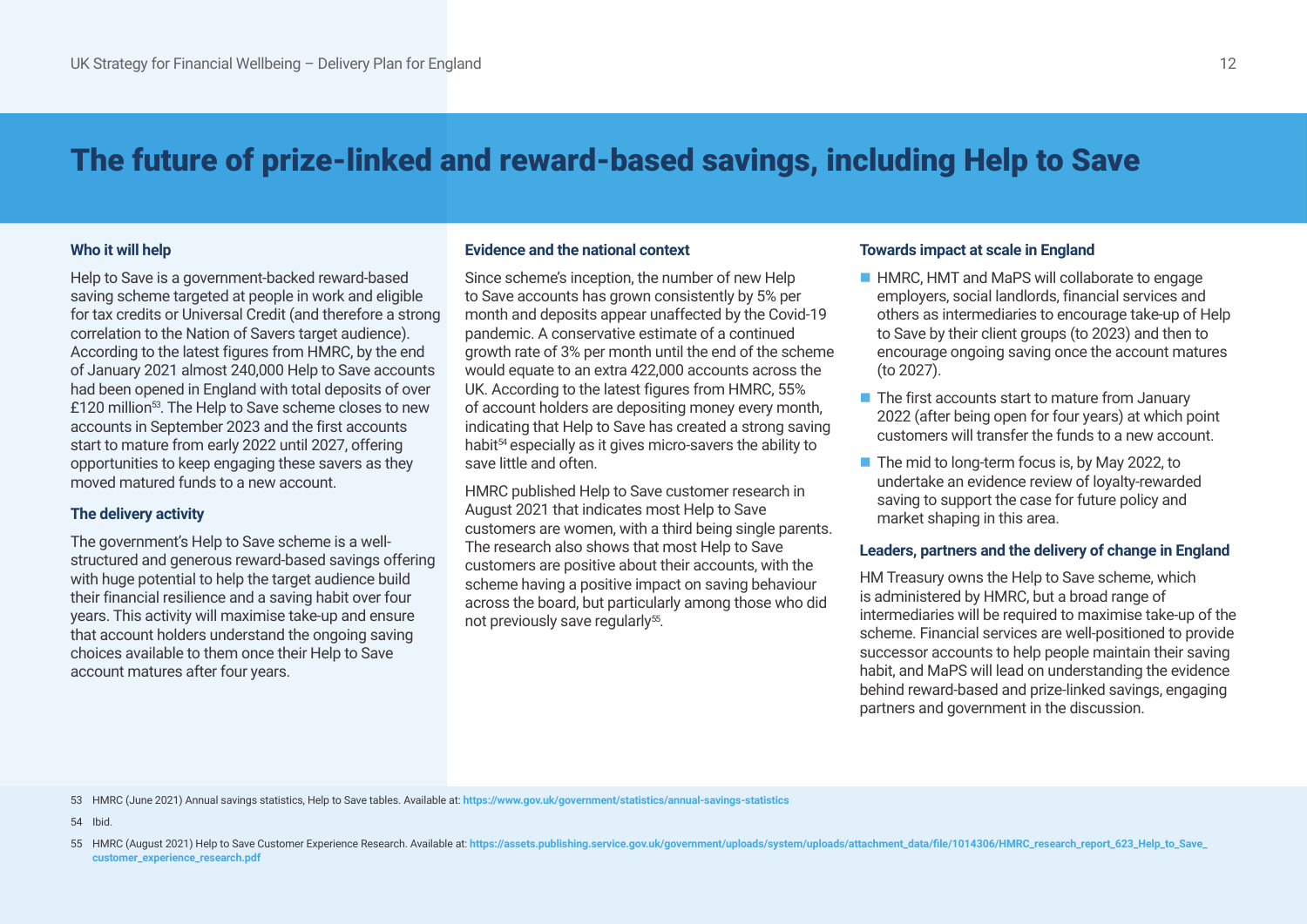# Help consumers make better credit choices and manage credit effectively

# **Who it will help**

This activity will help people across all the Use of Credit consumer groups to make more affordable credit choices and manage existing credit commitments better. It will include a focus on young people, including young women who have been identified as being at particular risk of problematic use of credit.

### **The delivery activity**

The aim is to provide updated money guidance to help consumers make better credit choices and manage credit commitments more effectively. This will include targeted engagement to develop resources that will enable trusted intermediaries, partners and employers to deliver money guidance to consumers, including at times when credit decisions must be made as a result of key life events.

#### **Evidence and the national context**

Research commissioned by MaPS<sup>56</sup> shows that people in the struggling and squeezed segments often pay too much for the credit they use. This increases their long-term reliance on credit and their use of credit for essentials. In some cases, there are affordable credit options that they are not aware of or do not use. They would therefore benefit from appropriate guidance on choosing credit. In addition, many customers accrue problem debt because they do not seek help with their credit commitments early enough.

Helping customers choose the credit products that suit their financial needs and profile will help ensure that borrowers are paying the best price for the most appropriate forms of credit. And if customers receive guidance on managing credit commitments, they will be aware of how to avoid escalating costs that lead to the use of credit for everyday bills.

MaPS' money guidance data shows that few consumers proactively seek money guidance before making credit decisions or to manage credit commitments, so it will be important to drive such guidance out to consumers through trusted intermediaries, partners and employers to have the maximum reach.

#### **Towards impact at scale in England**

- MaPS will update guidance on choosing and managing credit as part of money guidance customer journeys to reflect people's needs at different life stages and when they're experiencing changes in their circumstances. MaPS will also analyse the findings from its community pathfinder projects on how to work with trusted intermediaries to reach people with credit guidance.
- $\blacksquare$  MaPS will use the findings from this research to improve content on choosing and managing credit in money guidance customer journeys.
- MaPS will share guidance through stakeholder engagement channels and develop appropriate resources for trusted intermediaries and partners to use to reach consumers with guidance on choosing and managing credit.

### **Leaders, partners and the delivery of change in England**

MaPS will work with trusted intermediaries, partners and employers to reach more people with this guidance.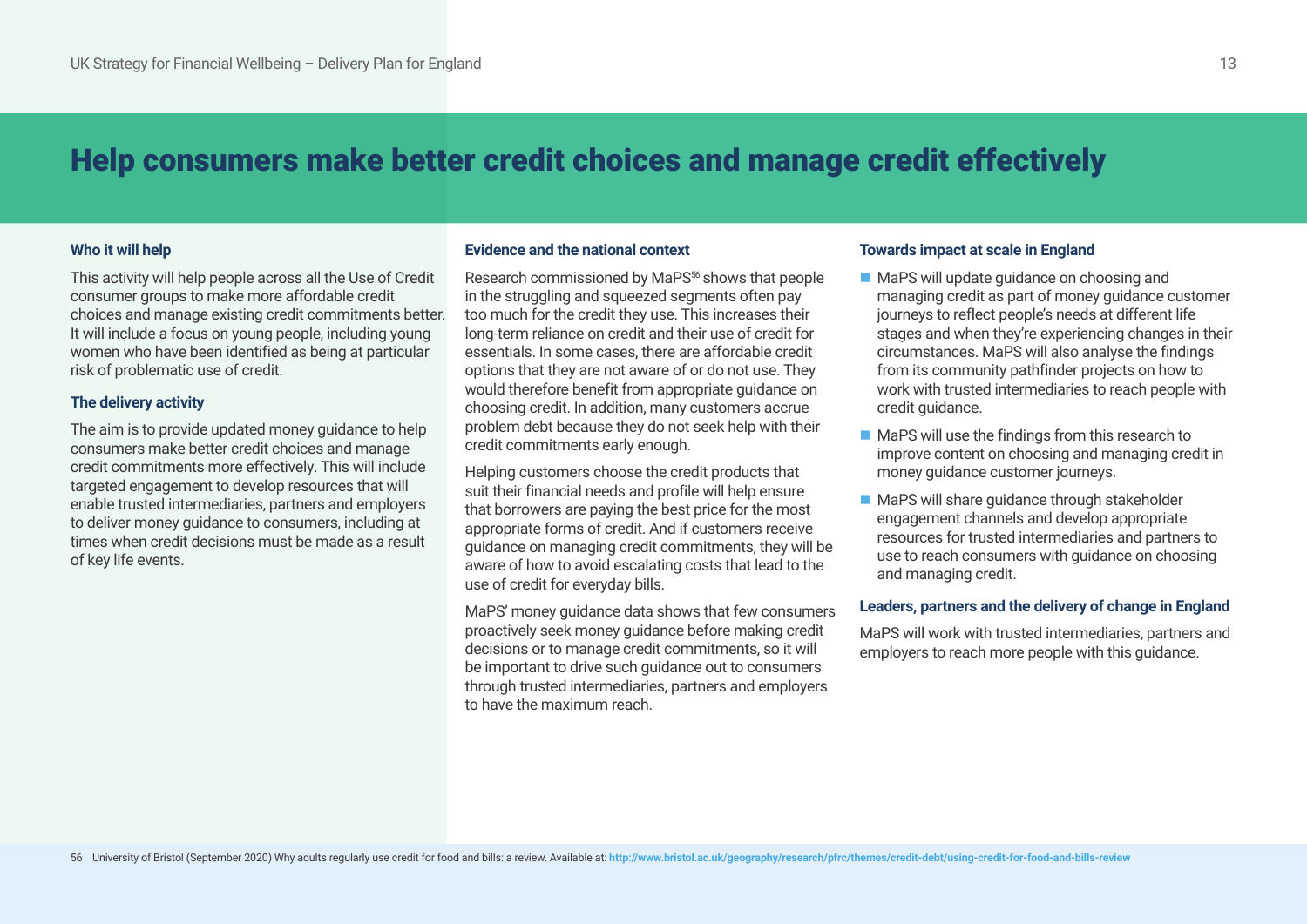# Integration of income maximisation and money guidance

# **Who it will help**

This activity will help people on low incomes who are likely to use credit for everyday essentials. It will particularly help those who are not currently claiming their full benefit or grant entitlement or who could secure better tariffs for essential bills<sup>57</sup>

# **The delivery activity**

The aim is to integrate income maximisation into money guidance customer journeys and debt advice to ensure that customers maximise their potential income from sources such as benefits and grants, as well as securing the best value from utility and other bills. This should reduce the need for low-income households to use credit for everyday essentials.

#### **Evidence and the national context**

Research<sup>58</sup> into the use of credit for everyday essentials found that people on low incomes are twice as likely to use credit for food and bills. Income maximisation, a form of money guidance that ensures that people are receiving all the entitlements, such as benefits and grants, can help some people to increase their income, and enables them to reduce living costs by, for example, securing better utility tariffs. Again, this will reduce their reliance on credit to pay essential bills.

#### **Towards impact at scale in England**

- $\blacksquare$  MaPS will carry out a comprehensive review of current income maximisation guidance.
- n In late 2021 MaPS will scope and deliver enhanced income maximisation content as part of money guidance customer journeys.
- $\blacksquare$  In England, MaPS will work with the debt advice sector to understand how to create more consistent income maximisation money guidance as part of debt advice sessions.

### **Leaders, partners and the delivery of change in England**

At a UK level, MaPS will work with Income Max, a specialist income maximisation agency, the debt advice sector and other money guidance providers.

57 University of Bristol (September 2020) Why adults reqularly use credit for food and bills: a review. Available at: http://www.bristol.ac.uk/qeography/research/pfrc/themes/credit-debt/using-credit-for-food-and-bills-revi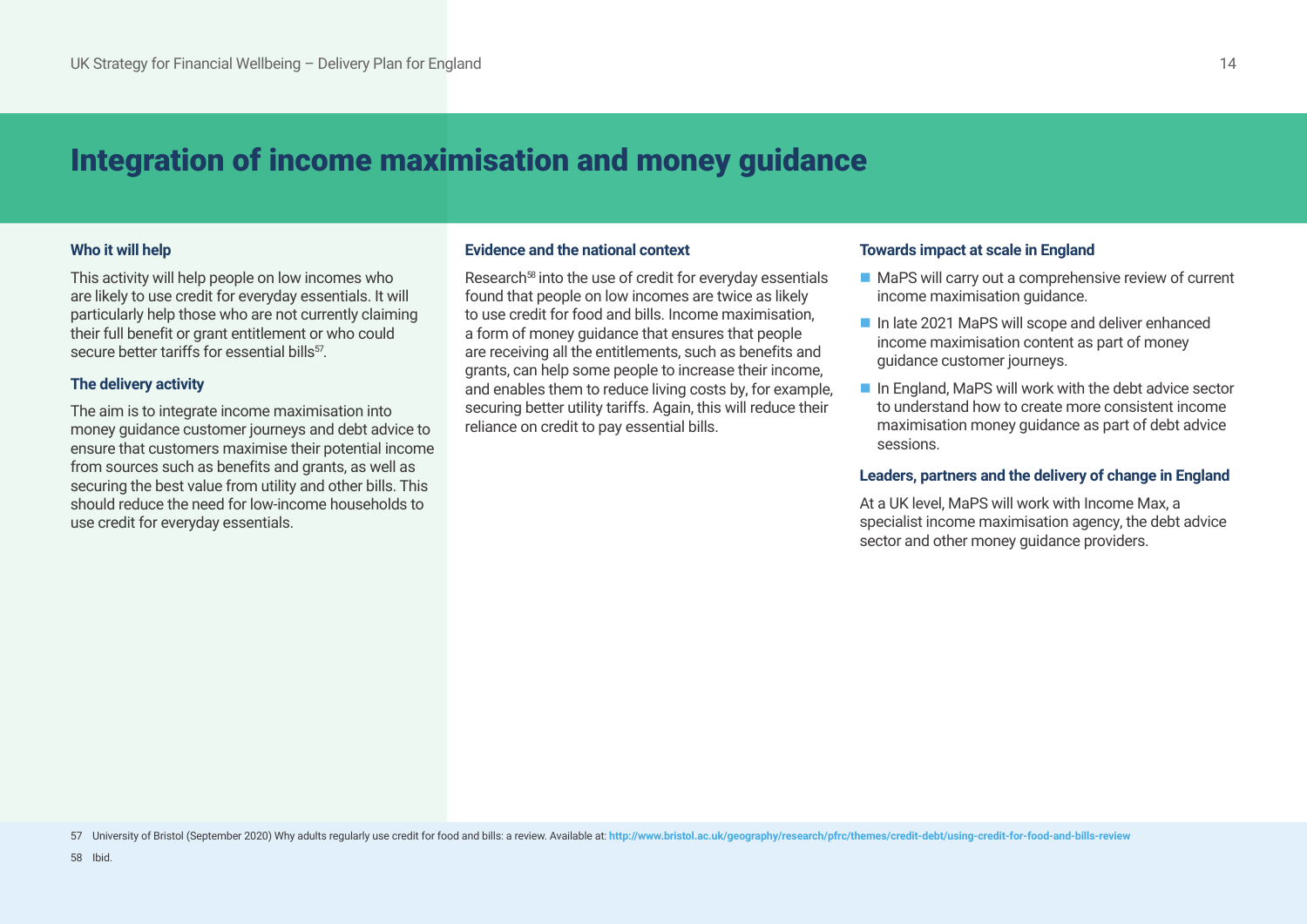# Increase awareness of and access to affordable credit products

### **Who it will help**

The aim is to give people on the lowest income better access to credit that is fair and reasonably priced. This will ensure overall credit commitments are more affordable, and will increase disposable incomes and reduce the use of credit for everyday bills.

The Gender Challenge Group also identified young women as being at particular risk of paying too much for the credit they use. This activity will ensure we target this sub-consumer group.

#### **The delivery activity**

MaPS wants to improve market insights about people who could benefit from community finance credit products in order to inform communications and marketing activity that will raise awareness of the sector. The activity will also build on existing good practice in the sector with the aim of creating seamless customer journeys between mainstream and community finance providers at the point of mainstream credit refusal. It will also create improved customer journeys between community finance providers and other support services, helping customers to access the advice, guidance and products that best match their circumstances.

#### **Evidence and the national context**

The current size of the community finance borrowing market represents a small proportion of its potential reach (around 5% to 10% depending on which part of the market is being compared). There is consensus in the sector that low awareness and visibility are hampering take-up.

Instead, many consumers are choosing high-cost credit products for a range of reasons including familiarity, ease of access and the fact that these products are highly promoted commercially.

Increasing awareness of and building stronger referral routes to community finance, supported by access to debt advice and money guidance, will help ensure that more customers can access credit at a price that is affordable to them. This should reduce the risk of ongoing use of credit for everyday essentials, as well as providing access to services that can facilitate better overall control of finances.

#### **Towards impact at scale in England**

- $\blacksquare$  MaPS will review its online and telephone customer journeys to create tailored guidance that will increase awareness of affordable credit.
- $\blacksquare$  MaPS will gather insight as part of its Adult Financial Wellbeing Survey in 2021.
- Fair4All Finance will commission market research to identify the target market and explore the most effective ways of reaching these groups.
- $\blacksquare$  MaPS will develop a strategy to work more closely with the community finance sector to ensure that potential customers are referred to debt advice and money services where appropriate.
- $\blacksquare$  Fair4All Finance will scale the community finance sector by delivering long-term capital to fund growth, in the form of equity investments, grants and debt funding.
- $\blacksquare$  Fair4All Finance will develop growth capability in the sector including leadership, marketing, operational excellence and technology.
- Fair4All Finance will develop routes to market for affordable credit through communities, the workplace and housing associations, and explore referral routes from mainstream providers to community finance.

#### **Leaders, partners and the delivery of change in England**

Fair4All Finance and MaPS will lead the elements of this activity most relevant to them and engage other partners and stakeholders as appropriate.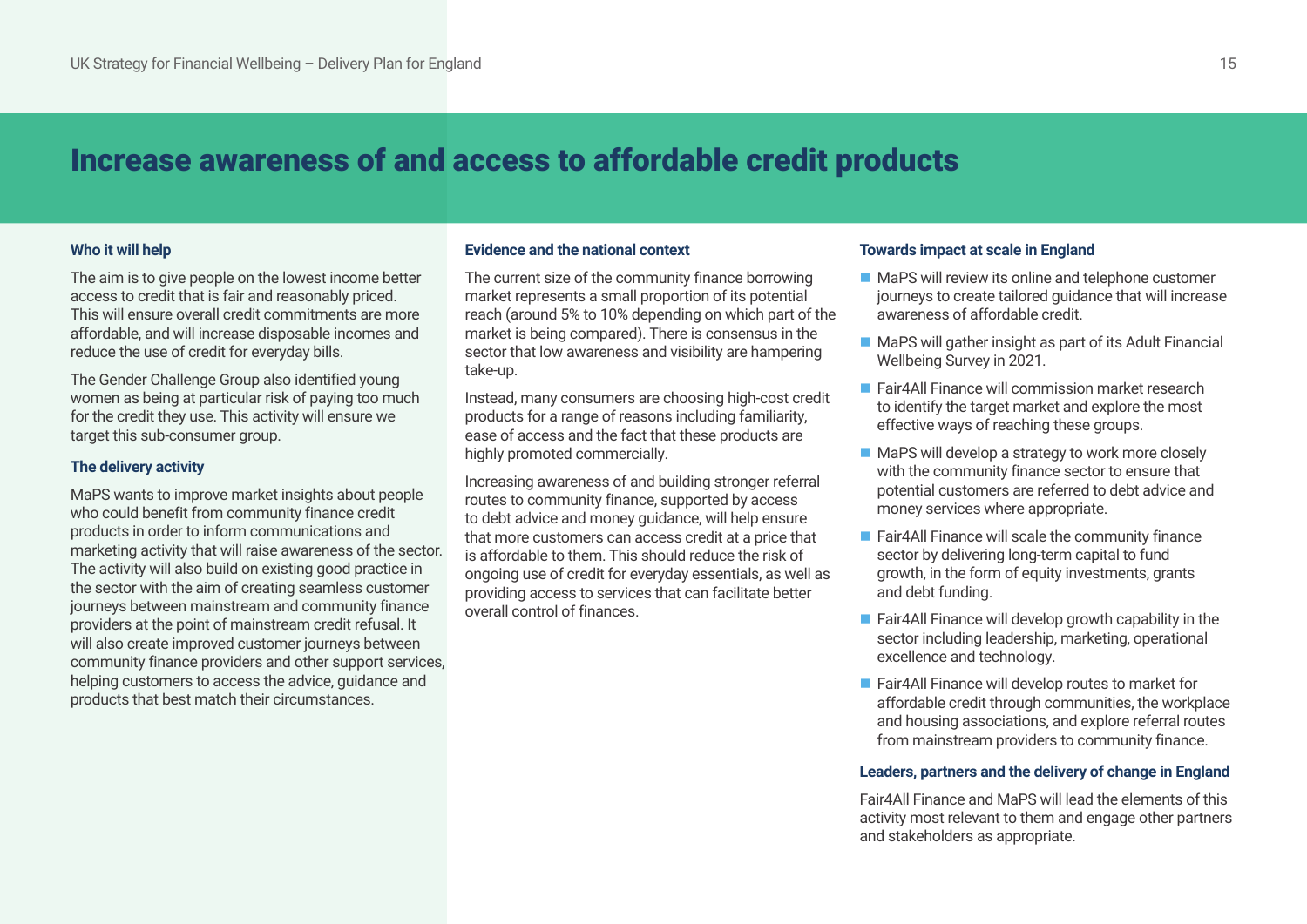# Developing creditor standards for people with mental health problems

### **Who it will help**

This activity will support people with mental health problems in squeezed and struggling households who rely on the use of credit for essentials, and those who struggle to access affordable credit products.

# **The delivery activity**

Following the development of creditor standards for consumers with mental health problems between 2020 and 2022, this activity will improve creditor sector engagement and support for vulnerable consumers through:

- **1.** Evidence-based standards guidance for creditors on supporting people with mental health problems
- **2.** Guidance for the money advice sector on creditor standards
- **3.** A public awareness campaign about creditor standards
- **4.** The adoption of a standards approach to support accessible-by-design principles to be taken forward by stakeholder organisations

### **Evidence and the national context**

This activity embeds and builds on the following recommendation endorsed by MaPS in October 2020: "MaPS will support the Money and Mental Health Policy Institute (MMHPI) to craft good-practice accessibility standards for creditors. This work will be informed by the MMHPI's existing financial services accessibility standards expertise, and draw on findings from the recent Help Along The Way research report, funded by MaPS."

A 2019 report (The Mental Health Premium) from Citizens Advice found "essential markets aren't working for people with mental health problems<sup>59</sup>. Where poor mental health reduces someone's ability to carry out daily activities, they can incur costs of £1,100 – £1,550 each year as a result of inaccessible services, poor regulatory protections and inadequate support".

According to the MaPS 2018 Financial Capability Survey, people experiencing mental health problems are over three times more likely than others to use credit for everyday bills<sup>60</sup>. People with self-reported mental health problems are also four times more likely than others to need debt advice.

# **Towards impact at scale in England**

The further development of creditor standards for people with mental health problems, along with supporting information for creditors, money and debt advisers and consumers, will be undertaken with full regard to the UK-wide and nation-specific contexts.

This will be rolled out across the creditor, money and debt advice sectors, and awareness will be raised among consumers across the regions of England with the participation of key stakeholders and partners.

# **Leaders, partners and the delivery of change in England**

The Money and Mental Health Policy Institute is committed to leading this activity with support from MaPS and the wider credit, money and debt advice sectors, building on work undertaken with the Lending Standards Board on their Standards of Lending Practice for Personal Customers.

<sup>59</sup> Citizens Advice (2019) The Mental Health Premium. Available at: https://www.citizensadvice.org.uk/about-us/our-work/policy/policy-research-topics/consumer-policy-research/consumer-policy-research/the-mental-health-premi

<sup>60</sup> Money and Pensions Service (2018) Financial Capability Survey. Available at: **<https://www.maps.org.uk/wp-content/uploads/2021/03/financial-capability-survey-2018-technical-report.pdf>**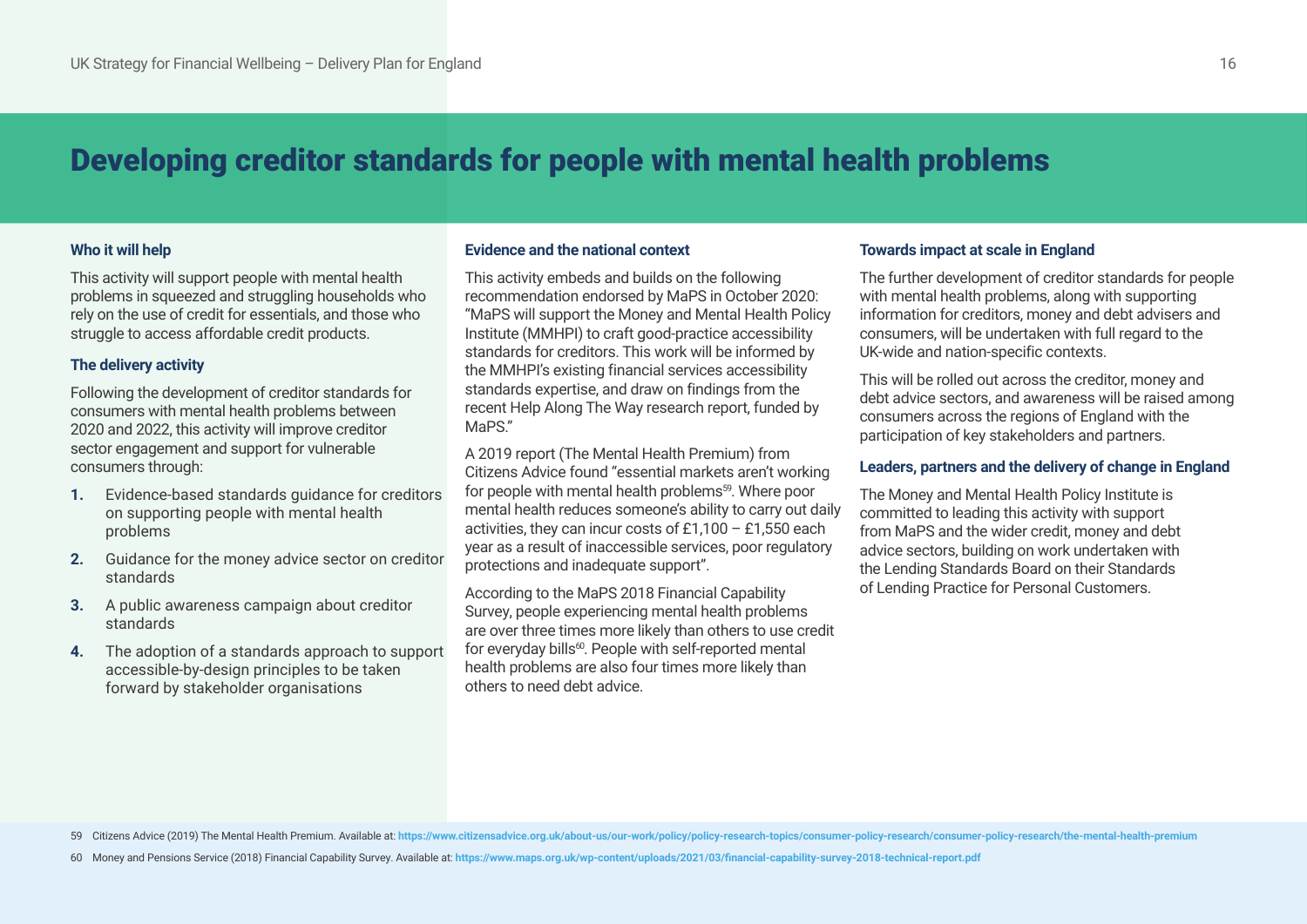# Guidance and support to help customers manage essential bills

#### **Who it will help**

This activity will support people who are at risk of using, or who are already using, credit to pay for everyday essentials such as food and bills. In particular, it is designed to help the first two of the Use of Credit consumer groups<sup>61</sup>.

### **The delivery activity**

The aim is to help financially vulnerable people manage their financial commitments through targeted help from essential bill creditors. This will make it easier for lowincome consumers to manage bills as a result of market and regulatory improvements. It builds on existing approaches already adopted by regulators, trade bodies and suppliers.

#### **Evidence and the national context**

Essential bill creditors already have a range of tools, mechanisms and approaches for supporting vulnerable customers. This activity will enhance and integrate these through the creation of a central online hub through which customers can flag vulnerability, enter income and expenditure data and apply for support. This will enable creditors to perform a needs assessment according to an agreed framework and offer tailored support including best tariffs, flexible bill payment and proportionate debt recovery.

The support offered to vulnerable customers by essential bill creditors is voluntary, so the introduction of regulatory requirements may be necessary if this voluntary support proves insufficient. These requirements might relate to identifying vulnerable customers, signposting to debt and income maximisation advice, offering social tariffs and discounts, and promoting best-value product options.

More detail on this approach has been developed by Citizens Advice in England<sup>62</sup>.

#### **Towards impact at scale in England**

 $\blacksquare$  Citizens Advice is working with partners, regulators and industry to support broader collaboration and joined-up initiatives.

#### **Leaders, partners and the delivery of change in England**

Led by Citizens Advice, this initiative is currently being explored at an England level. Other partners include MaPS, the FCA, the Information Commissioner's Office, Government Digital Service, essential services regulators and national governments.

61 University of Bristol (September 2020) Why adults regularly use credit for food and bills: a review. Available via: http://www.bristol.ac.uk/geography/research/pfrc/themes/credit-debt/using-credit-for-food-and-bills-rev

<sup>62</sup> Citizens Advice (October 2020) Getting support to those who need it: How to improve consumer support in essential services. Available at: https://www.citizensadvice.org.uk/Global/CitizensAdvice/Energy/Final%20-%20modern **[consumer%20support%20in%20essential%20markets.pdf](https://www.citizensadvice.org.uk/Global/CitizensAdvice/Energy/Final%20-%20modernising%20consumer%20support%20in%20essential%20markets.pdf)**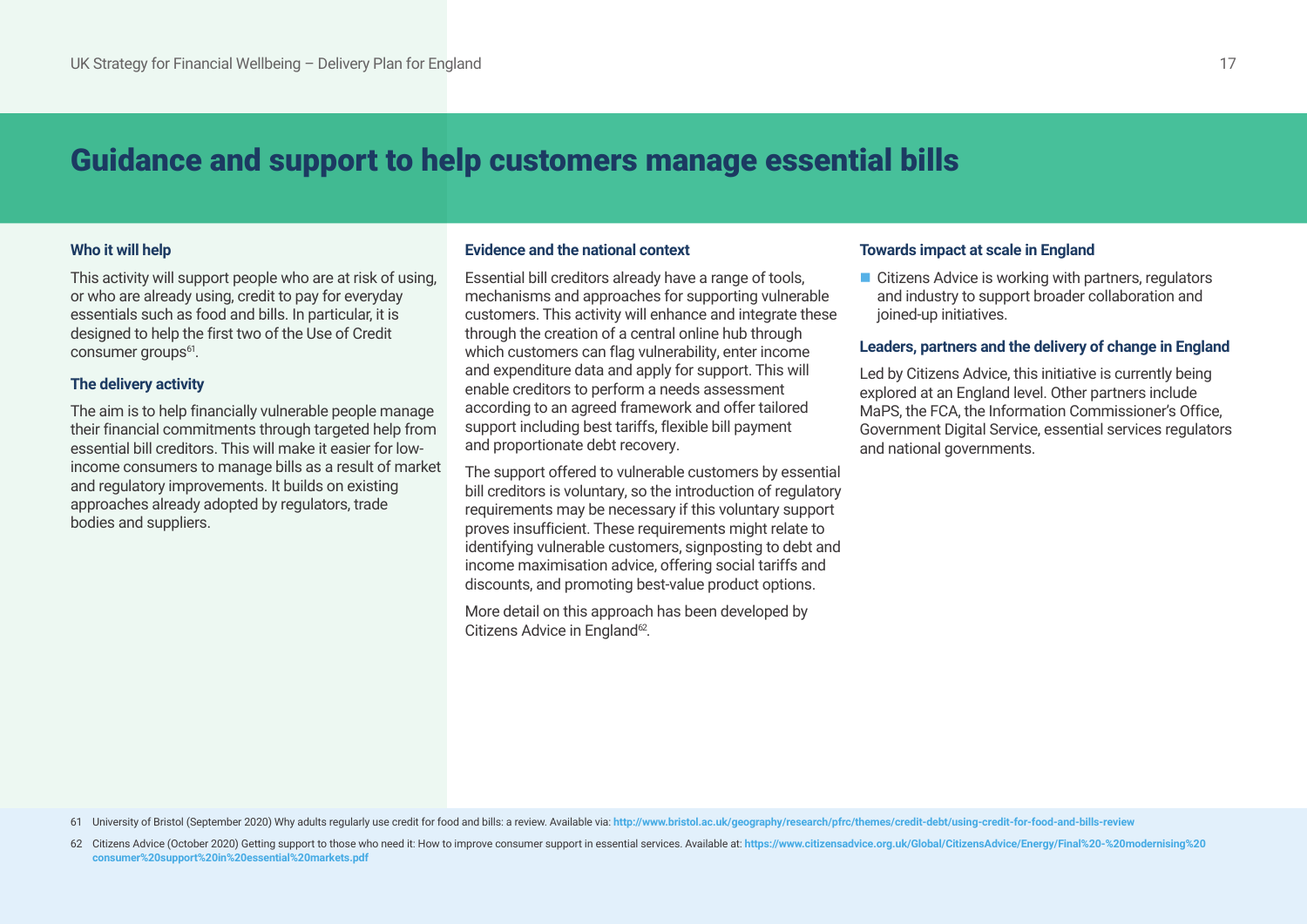# Expenditure smoothing to avoid the use of credit for essential costs

# **Who it will help**

This activity is primarily aimed at people in the struggling, making do and squeezed segments.

#### **The delivery activity**

Rent-flex is a scheme designed to help tenants make flexible payments into their rent account in a way that works for them – in effect, paying more some weeks than others.

This is intended to avoid the use of credit by smoothing household expenditure across the year, taking account of periods of reduced income or increased outgoings.

Similarly, council tax smoothing offers people the opportunity to avoid council tax costs in the months they struggle, so they do not have to resort to credit.

### **Evidence and the national context**

The Centre for Responsible Credit (CfRC) and partner organisations are piloting rent-flex in the social housing sector to smooth out housing costs across the year and avoid the use of credit at times of income or expenditure pressures. They are also exploring the potential to roll this out to the private rented sector and other household bills.

The Local Government Association (LGA) is also exploring the potential to profile council tax payments across the year in a way that meets individual needs.

# **Towards impact at scale**

- The CfRC and Housing Associations' Charitable Trust (HACT) will work with Optivo housing association to deliver the rent-flex pilot.
- $\blacksquare$  CfRC will explore the potential for further funding and partnerships with other housing associations.
- $\blacksquare$  MaPS will continue to liaise with the CfRC over progress on the pilot.
- $\blacksquare$  MaPS will work with the LGA in relation to council tax.
- $\blacksquare$  A CfRC pilot evaluation will consider options for extending to other essential bills.

#### **Leaders, partners and the delivery of change**

At a UK level, the lead partner is the CfRC, funded by Innovate UK, and in partnership with Optivo and the Housing Associations' Charitable Trust. The LGA is a key partner in relation to council tax. MaPS does not have a formal role but has an interest in the outcome of the pilot.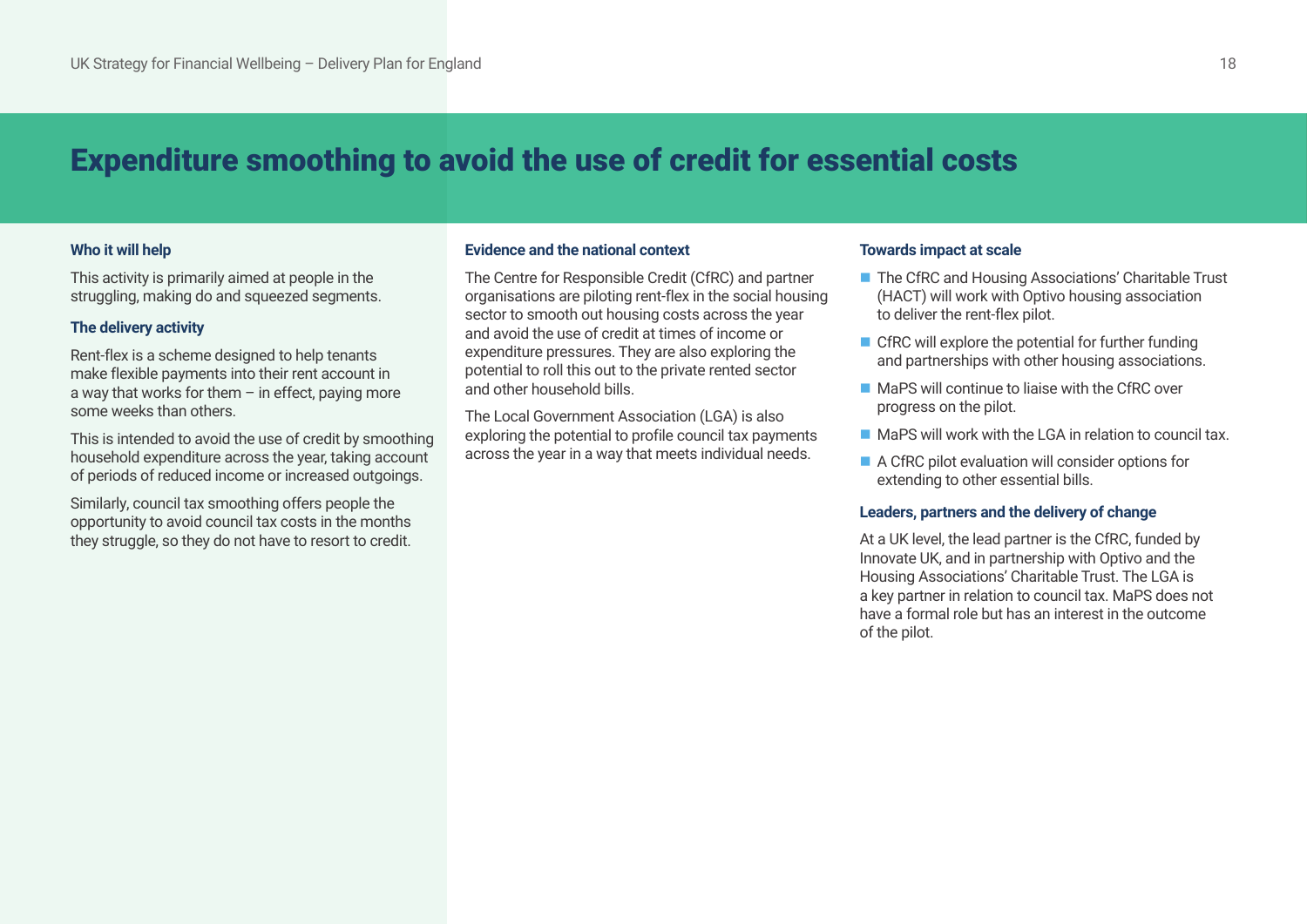# Maximise the benefits of new legal developments

#### **Who it will help**

The Breathing Space scheme will provide protection for people who are facing problem debt or are at risk of defaulting on debt repayments. Breathing Space also offers those receiving mental health crisis treatment a route to the scheme's protections for the duration of their treatment plus a further 30 days.

This activity will help to align the debt and credit sectors to find sustainable solutions that help people repay their debts over an agreed and reasonable timeframe.

### **The delivery activity**

Launched on 4 May 2021, Breathing Space is a period during which someone in problem debt is given respite from creditor action. The statutory debt repayment plan (SDRP) is a statutory agreement to repay debts to a manageable timetable and with legal protections from creditor action. It will be launched in 2024.

#### **Evidence and the national context**

Once someone seeks debt advice, they are less likely to sink into a cycle of debt, and their creditors receive higher repayments and spend less on recovery costs.

However, not enough people who could benefit from debt advice currently access support, and many of those who do access debt advice would benefit from accessing it earlier.

By protecting debtors from creditor action, Breathing Space will allow people the time and space to fully engage with professional debt advisers to identify a positive and sustainable solution to their problem debt.

The SDRP will offer an alternative way of repaying debt in full over a sustainable period, and the plan offers a way to both improve finances and improve returns to creditors<sup>63</sup>

#### **Towards impact at scale in England**

- From October 2018 to January 2019, HMT consulted on the policy proposal for Breathing Space.
- $\blacksquare$  The response to the consultation was published in June 2019, laying out more details on the policy and proposed next steps.
- The Breathing Space scheme launched on 4 May 2021.
- $\blacksquare$  The SDRP will be implemented to a longer timetable and the government aims to lay regulations by the end of 2022.
- $\blacksquare$  The policy only applies in England and Wales, but there may be further opportunities for sharing information and best practice on statutory solutions across the whole of the UK.

### **Leaders, partners and the delivery of change in England**

HMT owns and will sponsor the Breathing Space and SDRP policy, with MaPS, the wider debt sector and the Insolvency Service leading the development of the implementation plans. Other key stakeholders will be engaged as required as the programme develops.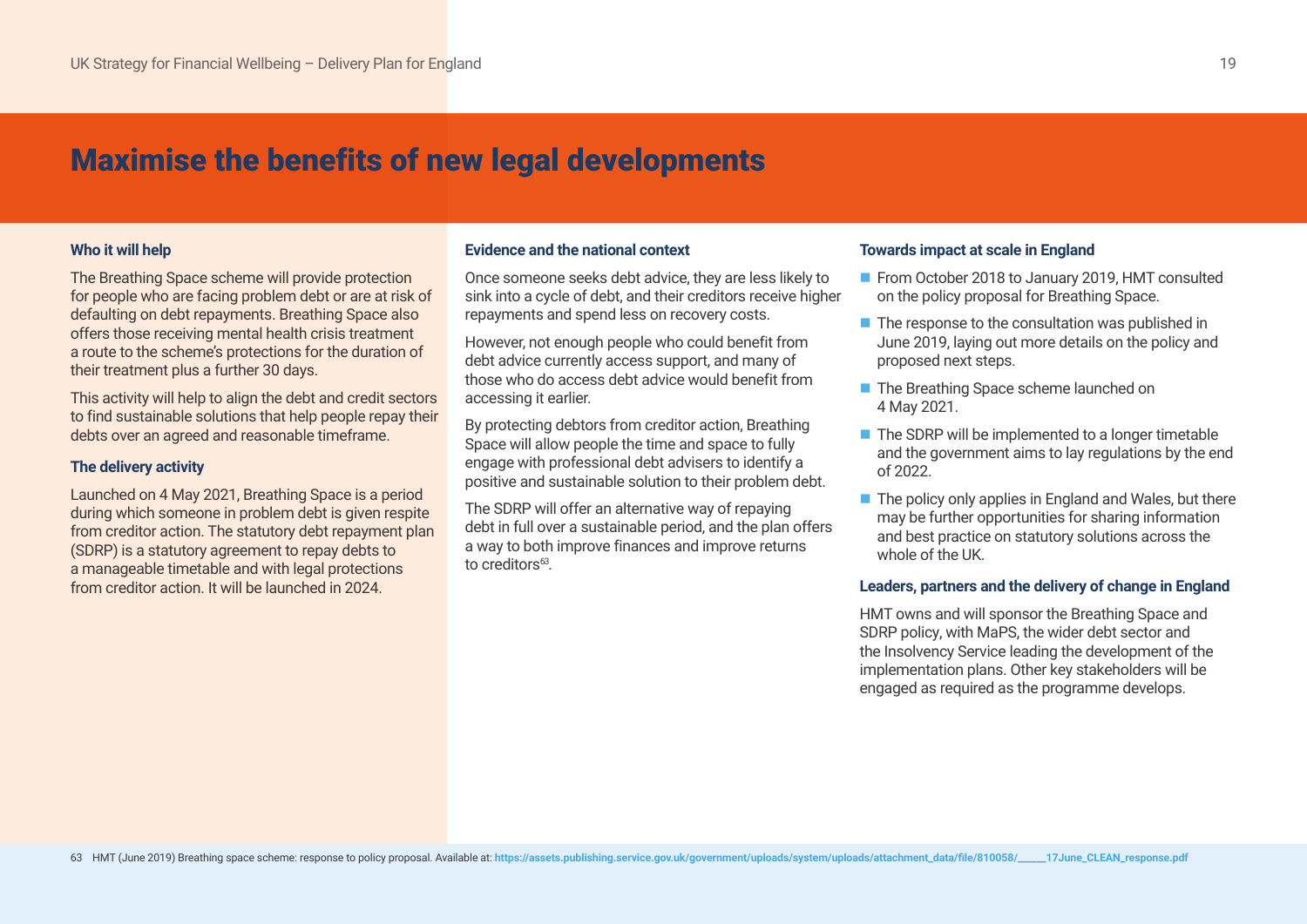# Ensure a broader range of referral partners

#### **Who it will help**

Over-indebted people are more likely to be young, have children, rent, have a low income or be disabled, and there are also higher levels of debt in ethnic minority communities (as an aggregated cohort and in specific communities). There is a great diversity of circumstances, with some common underlying attitudes. Broadening the range of referral partners and trusted intermediaries will improve the experience of more people in desperate need of the right debt advice for the $m^{64}$ .

### **The delivery activity**

This delivery activity will enhance the visibility and effectiveness of the debt advice sector within the wider advice and support ecosystem. It will review and improve relationships and redefine how and when organisations refer people for debt advice and then how the debt advice industry refers people to other specialist advice sectors to ensure they get the rounded, holistic support they need.

#### **Evidence and the national context**

The debt landscape is complex due to the fragmented nature of provision and there being multiple entry points. People struggle to understand the services that are offered and how they differ, including which are free<sup>65</sup>. Seamless and efficient referrals and a clear delineation of responsibilities between sectors and providers will have a positive impact on consumer experience.

Referrals from trusted, influential sources could reach people at key moments, and previous research suggests that referrals from employers, GPs and children's centres could be particularly impactful<sup>66</sup>.

There are also certain groups who typically have worse outcomes, including people with mental health problems, those lacking confidence in written/spoken English and those lacking confidence in understanding financial information $67$ . A slicker referrals process and better use of trusted intermediaries such as local community groups can have a positive impact on people most in need.

#### **Towards impact at scale in England**

 $\blacksquare$  As well as being bound by the public sector equality duty (PSED), MaPS has a statutory responsibility to support the most vulnerable. Both will be recognised and reflected in how we commission debt advice, both now and in the future.

- $\blacksquare$  Through this, and building on the learning from the Welsh Government's Single Advice Fund, MaPS will provide leadership and help the sector to improve the provision of support to people in vulnerable circumstances and ethnic minority groups by continuing to build the evidence base for a review of the funding and commissioning process, whether the current grant and contracts model supports a broader range of referral partners and any other process or decision point that affects the outcomes for these target groups.
- The Challenge Group and the broader sector are committed to the principle, but the detail of what needs to change and an agreement on how to deliver have to be discussed further. MaPS will facilitate these discussions in 2021/22.

#### **Leaders, partners and the delivery of change in England**

MaPS will own and deliver this activity, working with the wider debt sector, financial services and government to understand and document the pain points and areas of improvement before codesigning solutions to enhance the end-to-end customer experience.

<sup>64</sup> Money and Pensions Service (2021) Debt Needs Survey (forthcoming)

<sup>65</sup> The Money Advice Service (2018) Evidence review for debt advice commissioning. Available at: **<https://maps.org.uk/wp-content/uploads/2021/03/evidence-review-for-debt-advice-commissioning-july-2018.pdf>**

<sup>66</sup> The Money Advice Service (2015) Debt Interventions Research (unpublished)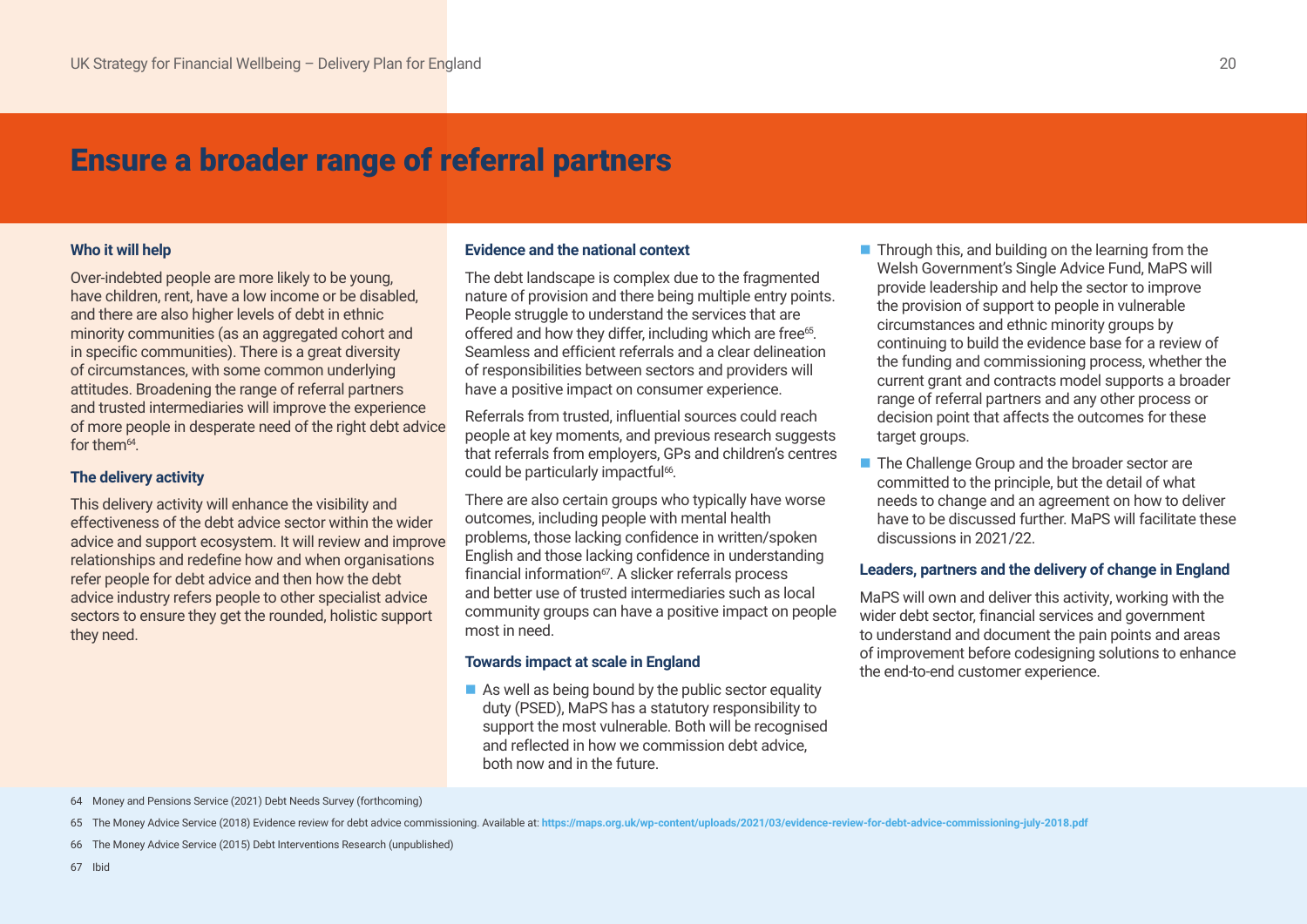# Retirement planning hub

### **Who it will help**

The hub will help adults of all ages to prepare and plan for retirement and later life by supporting them at every stage of their pensions journey with bite-sized, actionable guidance tailored to their personal circumstances. The hub will be developed using inclusive-by-design principles and will cater for non-linear lives.

# **The delivery activity**

Using best practices of partners and industry, MaPS will develop a retirement planning hub to provide consumers with information and tools to plan for retirement and later life.

#### **Evidence and the national context**

*"A quarter of people aged 55 and over and who are retired say they do not know the size of their pension savings. Eight in ten people with a defined contribution (DC) pension have not given much thought to how much they should be paying into it to maintain a reasonable standard of living when they retire68."*

In 2018 the Adult Financial Capability Survey found that a distinct lack of confidence in planning for the future is widespread across the working population. For example, 66% of 18–24-year-olds, 64% of working-age women and, alarmingly, 48% of those approaching retirement age (55–64) feel they don't understand enough. Confidence varies slightly by segment, but at least half of each segment feel they don't understand – for example, 60% of Struggling and 58% of Squeezed.

The retirement planning hub will help to build confidence and understanding for all people across the UK by giving them access to clear, jargon-free guidance on how to prepare for later life.

#### **Towards impact at scale in across the UK**

- n In 2021 MaPS allocated subject matter experts to develop customer and digital tool strategies. These experts will work with customers using a codesign test and learn approach to content, and with industry and partners on a distribution strategy for the hub.
- $\blacksquare$  The retirement planning hub will complement the pensions dashboard and is linked to MaPS' strategy to transform pension guidance over the next decade.
- A full launch is planned for 2023. Before then, MaPS will work with employers and other stakeholders to promote the hub as part of a wider stakeholder engagement strategy.

#### **Leaders, partners and the delivery of change in England**

MaPS will coordinate with financial services companies and employers to support the development and launch of the hub.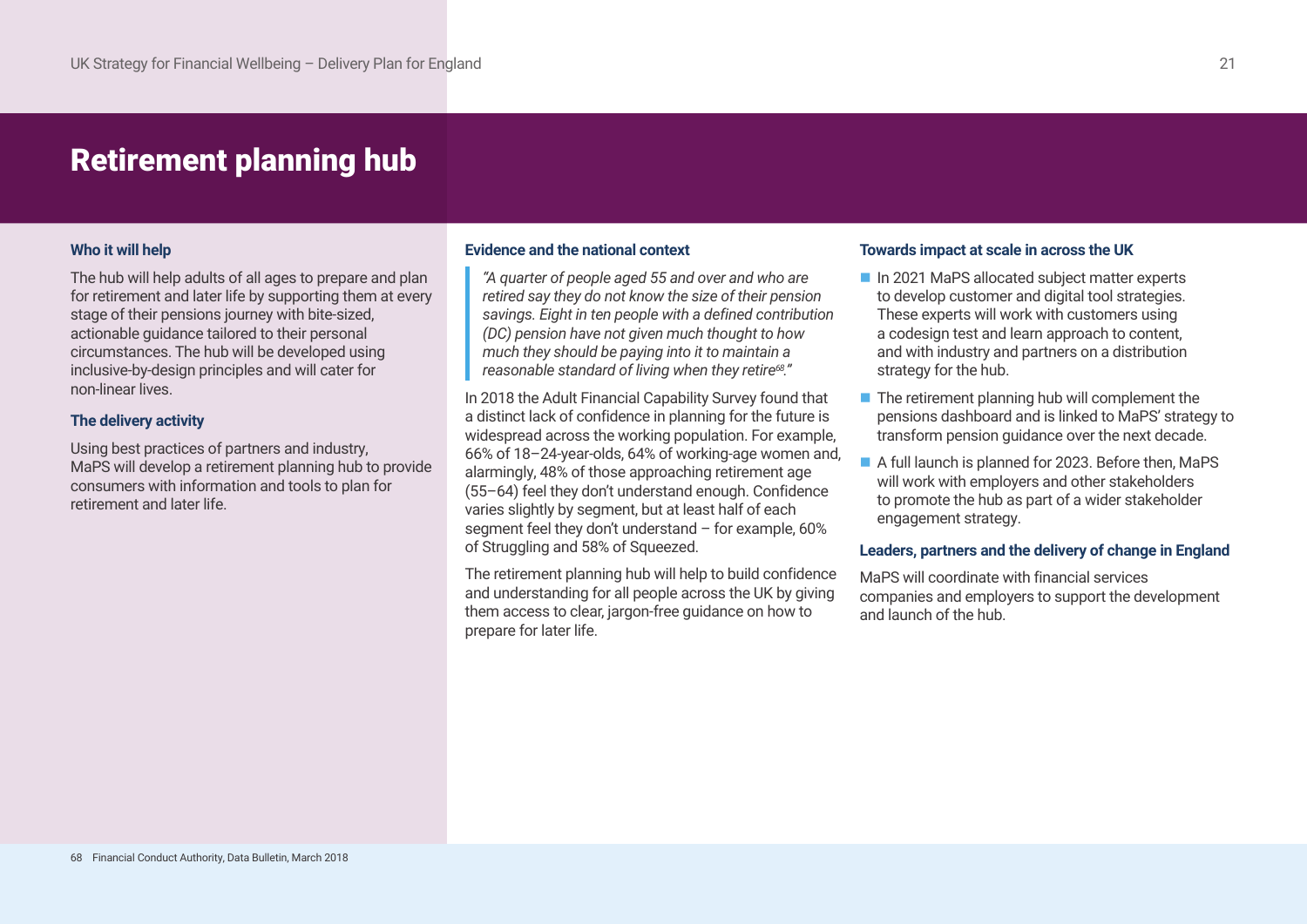# Mid-life MOT

# **Who it will help**

The mid-life MOT is a tool/guidance to encourage people to engage with later-life planning through a holistic assessment of their health, finance and skills. This is considered crucial in the face of an ageing population where, despite increases to the State Pension age, large numbers of over-50s continue to exit the labour market prematurely.

A number of trailblazing employers have recognised the benefits of a mid-life MOT and are facilitating them for their staff. The government wants to broaden the MOT's reach and establish it as a widely available resource that is supported by employers of all sizes.

### **The delivery activity**

The DWP has convened a Mid-Life MOT Board, chaired by the Pensions Minister and including MaPS, pension providers and industry. Working closely with the DWP, MaPS will develop mid-life MOT guidance related to the financial pillar, targeted at the over-40s. This initiative will use learnings from existing initiatives, and MaPS will provide bite-sized actionable guidance on finances, signposting to specialist guidance where appropriate. This will form part of the financial pillar of the MOT, and will sit alongside the two other pillars, which relate to health and work.

#### **Evidence and the national context**

There are c18 million people across the UK in mid-life (aged 40–66) – a quarter of the population. 10 million of them will turn 55 this decade and could access their pension savings.

Historically, over-50s are at a higher risk of experiencing persistent long-term unemployment and worklessness compared to younger age groups. This means that without early and targeted employment, careers and skills support they are unlikely to return to the labour market and are at an increased risk of pensioner poverty.

In 2017 John Cridland's independent review of State Pension age recommended that a mid-life MOT could help people navigate complex financial decisions relating to retirement<sup>69</sup>. It has also been singled out as a potentially useful tool by think tanks and numerous government departments, especially considering that by the time people reach retirement age it can often be much harder to offer guidance or advice that can have an impact.

#### **Towards impact at scale across the UK**

- In June 2021 the Minister for Pensions (MfP) convened the inaugural mid-life MOT Board, which has convened a working group for the development of action points. MaPS will take responsibility for developing content on finances, based on the four key design principles set by the Challenge Groups.
	- Simple jargon-free, educational content
	- Complementary incorporating existing government and industry initiatives
	- Pace using a test and learn approach followed by low-cost implementation and maintenance
	- Accessible and inclusive by design, co-created and delivered with partners
- $\blacksquare$  The launch will be planned in partnership with the DWP, financial services, pension providers, employers and other stakeholders.
- $\blacksquare$  The MaPS partnerships team will work with employers and employer membership bodies to raise awareness of the mid-life MOT.

# **Leaders, partners and the delivery of change**

The development of the MOT will be led by the DWP and supported by MaPS and partners from the financial services sector including Aviva and Legal & General. The launch will then be supported by multiple employers engaged through the MaPS partnerships team.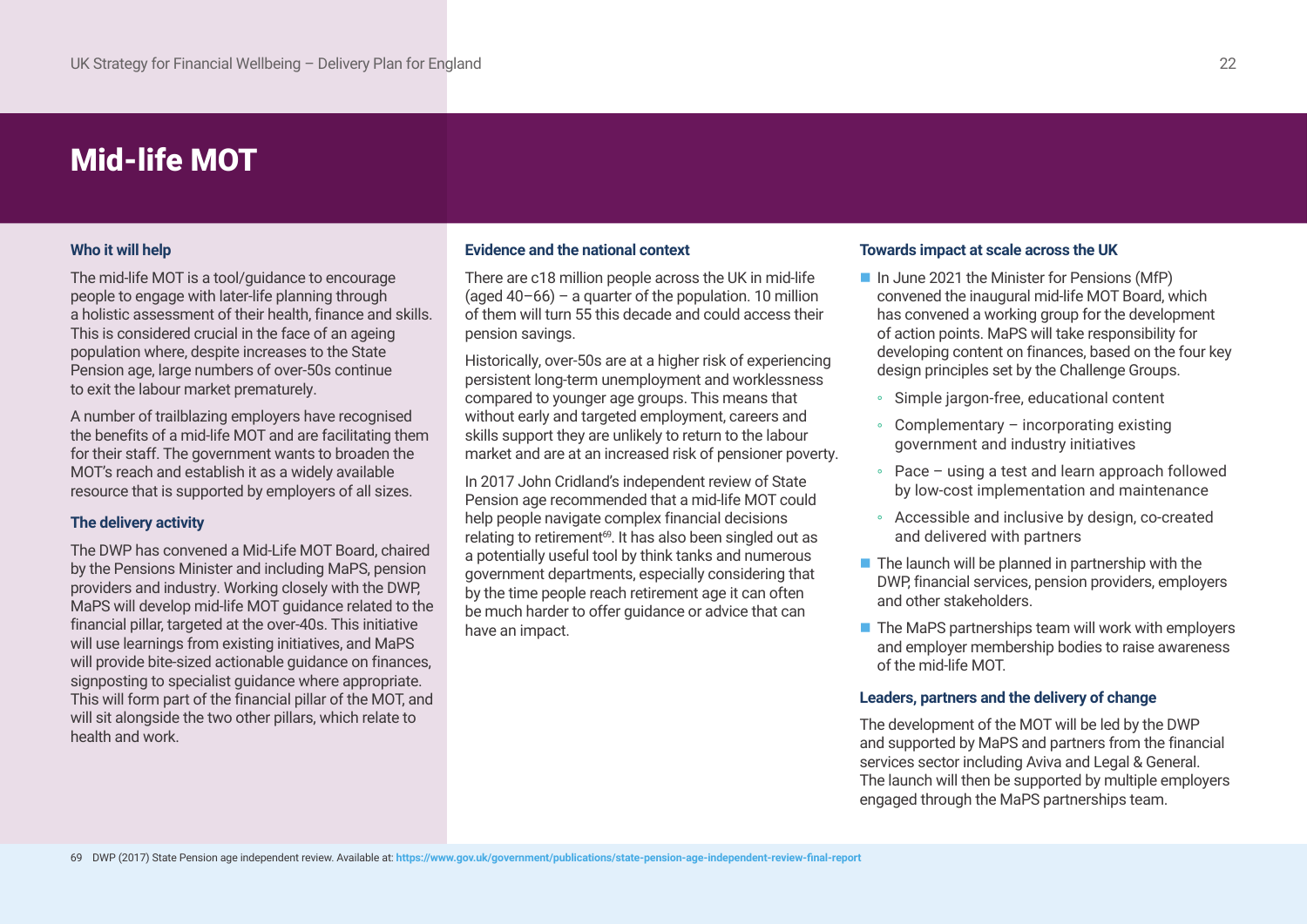# Financial wellbeing guidance for people in later life and retirement

# **Who it will help**

The aim is to help people aged 60+ to plan for all aspects of financial wellbeing related to later life. This will include support relating to retirement decisions, pension scams, power of attorney, wills, economic abuse and signposting to specialist guidance. This holistic later-life content will be designed inclusively to reflect the needs of different groups, be adapted for positive outcomes for all genders, and take account of the digital skills and digital access of the target audience.

# **The delivery activity**

Working with partners and informed by research, MaPS will coordinate the collation of existing guidance and support in broad thematic areas including pensions, retirement decisions, power of attorney, economic abuse and long-term care to provide financial wellbeing guidance on the complex decisions needed to plan for later life. The guidance will then be made available via the hub and other key channels.

#### **Evidence and the national context**

Given the complexity of retirement decisions, particularly since the introduction of pension freedoms, many people find it difficult to make choices that will best meet their needs over the course of later life.

Retirement decisions are now, in the main, not a once and done thing. Deciding how to access pensions is often influenced by investments that need monitoring and assessing over the course of a person's life, with carefully considered actions to ensure a satisfactory outcome when the individual retires. We know that many factors, including cognitive ageing, can make taking these actions and decisions in later life difficult.

The listening phase of the UK strategy programme identified that standardised, simple and consumerfocused language in communications would help improve understanding and engagement, and that more tailored and personalised (digital) guidance could help consumers make effective decisions.

*"…people can struggle to engage at all with aspects of retirement planning such as thinking about their pension or thinking about long-term care; and … put off making decisions or make decisions that are not fully thought through … can store up problems for the future."70*

#### **Towards impact at scale in across the UK**

- n In 2021 MaPS will undertake research to develop digital later-life guidance, and learnings will be taken forward from 2022 onwards to create an omnichannel guidance proposition that can be delivered through others to reach people where they are, instead of expecting them to come to MaPS.
- $\blacksquare$  The MaPS partnerships team will work with employers and others to encourage take up of later-life guidance signposting the most useful information to help with good decision making, and to support the older working population and the government's 50 PLUS: Choices strategy.
- $\blacksquare$  Financial services, partners and other stakeholders will raise awareness of the later-life guidance available.

# **Leaders, partners and the delivery of change across the UK**

MaPS will coordinate and work with organisations such as Age UK and the Centre for Ageing Better, financial services and government agencies to ensure financial guidance in later life meets the specific circumstances of those most in need across the UK.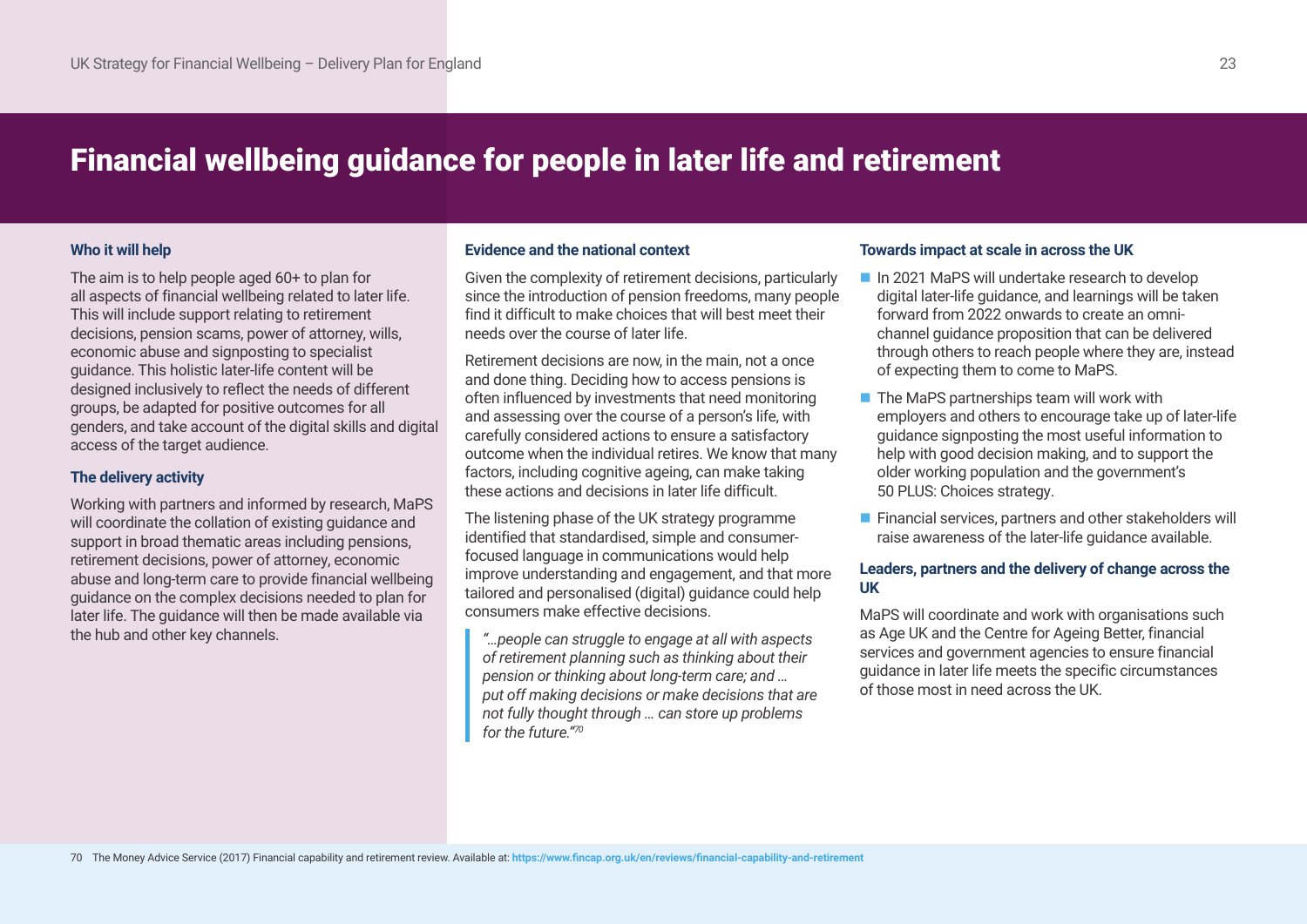# **APPENDIX D:** Challenge Group members

**ABCUL** ABI ACE Credit Union Services Advice NI Advice Services Alliance **AdviceUK** Age Scotland Age UK Asda Aviva B Lab UK Barclaycard Barclays Behavioural Insights Team Black Girl Finance BlackRock **BraveGoose** Building Societies Association Capital Credit Union Carnegie UK Trust Centre for Ageing Better Centre for Responsible Credit

Cera Chwarae Teg Citizens Advice Cleo AI Commissioner for Older People NI Co-operative Group Credit Kudos Credit Services Association DCMS Department for Communities NI DigitalAgenda DWP Experian EY Fair Money Advice Fair4All Finance FCA Federation of Small Businesses Finance & Leasing Association

Finance Innovation Lab Financial Inclusion Commission Generational Wealth Management GEO GOFCoE Good Things Foundation Gregory Pennington Hafal Wales Hays HMRC HMT **HSBC** IncomeMax Ipsos MORI Irish League of Credit Unions Irwin Mitchell Just Group Leeds Credit Union Legal & General Lloyds Banking Group Lowell

Mind MindWise NI Money A+E Money Advice Scotland Money Advice Trust Money and Mental Health Policy Institute Monzo MyBnk NatWest Group National Advice Network Wales National Association of Head Teachers **Nationwide Nest** NHS England NS&I Older People's Commissioner for Wales PayPlan Pensions Policy Institute PLSA

Principality Building Society Provident Financial PSHE Association Public Health England PwC Quietroom Responsible Finance Rethink Mental Illness and Mental Health UK Reward & Employee Benefits Association Royal College of Psychiatrists **RSA** Santander Scottish League of Credit Unions Scottish Widows Scotwest Credit Union Smart Pension Split The Bills Starling Bank **StepChange** 

Support in Mind Scotland Surviving Economic Abuse The Consumer Council The Investing and Saving Alliance The Pensions Regulator The Wisdom Council Toynbee Hall Travis Perkins TUC Turn2us UK Asian Business Council UK Finance UK Youth Welsh Government Wessex Water Yorkshire Building Society Young Enterprise Young Enterprise NI (YENI) Young Scot Youth Access Youth Leads UK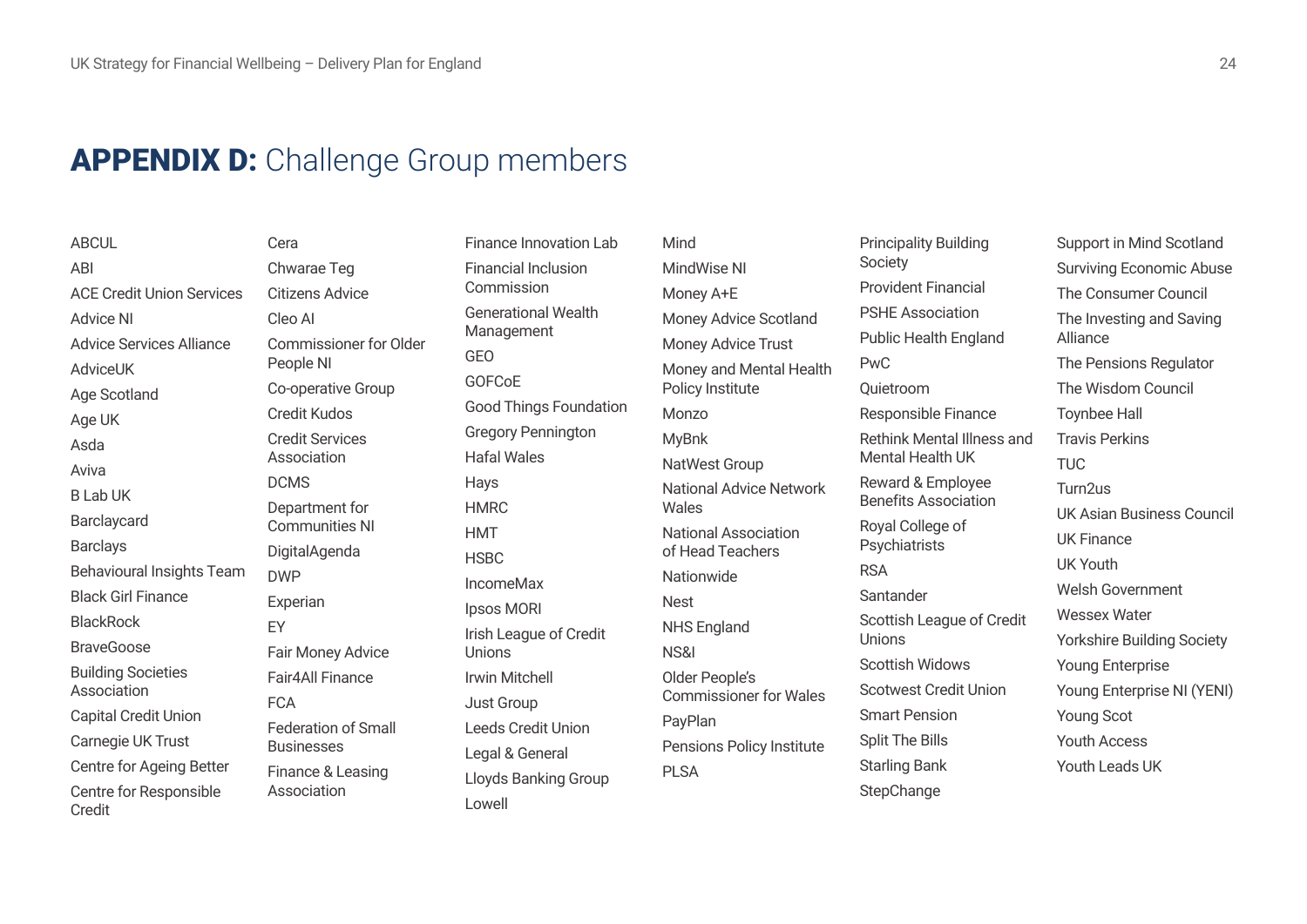# APPENDIX E: The stakeholder coordination model

MaPS has a statutory responsibility under the Financial Guidance and Claims Act 2018<sup>71</sup> to "develop and coordinate a national strategy", the UK Strategy for Financial Wellbeing. This appendix sets out how MaPS intends to coordinate the delivery of the UK Strategy for Financial Wellbeing, as set out within the national delivery plans.

# **MaPS working with others to coordinate and deliver the UK Strategy for Financial Wellbeing**



71 Financial Guidance and Claims Act 2018. Available at: **<https://www.legislation.gov.uk/ukpga/2018/10/section/3?view=plain>**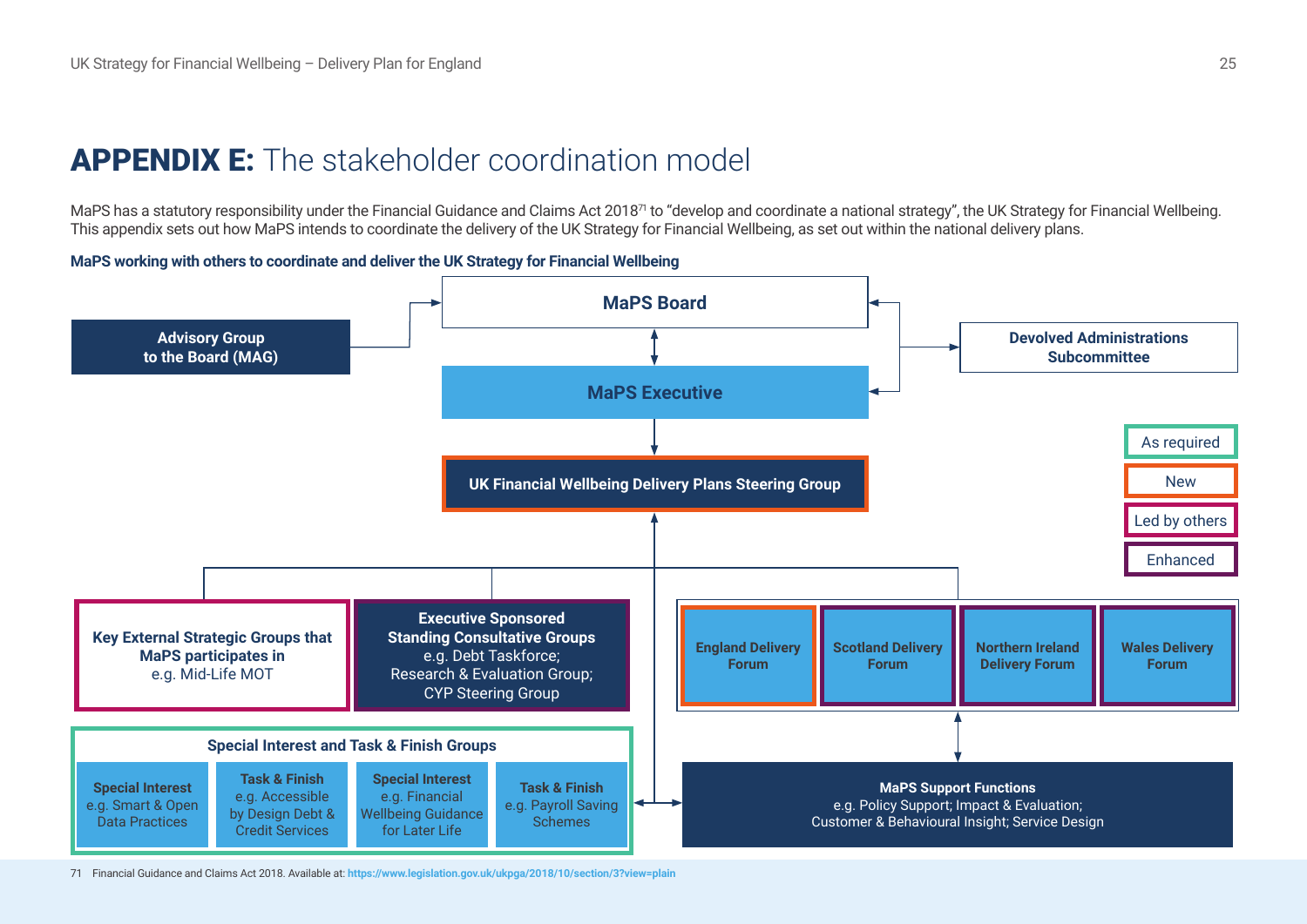MaPS' role as coordinator of the UK Strategy for Financial Wellbeing can be broken down into three key areas that will form the basis for how the ongoing programme is governed.

- **1. MaPS Board:** The Board are accountable for coordinating the UK strategy and will track and oversee progress towards the five national goals. The Board will be advised by the Devolved Administrations Subcommittee, which includes officials from the Scottish Government, Welsh Government and Northern Ireland Executive, and the MaPS Advisory Group comprising senior stakeholders from a range of backgrounds and sectors.
- **2. Stakeholder collaboration and delivery forums:** Coordination and collaboration across sectors and organisations will be key to achieving the five National goals, and to creating and sustaining a broader financial wellbeing movement.

MaPS will coordinate delivery of the four national plans through new and established forums and stakeholder groupings.

- In Scotland, Wales and Northern Ireland, MaPS already works closely with the Devolved Administrations on financial wellbeing initiatives, and has well-established forums. These strategic forums will be evolved to focus on the delivery of the key initiatives in each national plan.
- In England, MaPS will establish and chair a new forum to oversee and coordinate delivery of this plan to improve financial wellbeing across the country. It will also continue to build regional stakeholder communities and partnerships across England, working together to create shared plans for improving financial wellbeing at a local level.
- The four forums will feed into a new Delivery Plans Steering Group, which is tasked with tracking progress towards the UK goals.

 Additionally, time-bound task-specific delivery groups will be set up to drive forward initiatives and activities set out within this plan. These groups will be self-managed and will report progress to the appropriate national delivery forum(s) or the Delivery Plans Steering Group as required.

**3. Digital hub:** Achieving our shared vision of everyone making the most of their money and pensions will require many thousands of organisations – large and small – to play their part. It needs to be as easy as possible to get involved, to access high-quality resources and tools that are proven to make a difference to people's lives, and to become part of a national conversation about improving.

To help achieve this level of engagement, MaPS will build a new digital hub for partners across the UK, providing a range of content, such as:

- data and insights to help partners understand levels of national, regional and local need
- regular horizon-scanning exercises, looking at innovation and insights from across the sector and beyond
- resources and tools that partners can use to provide help and support to the people they reach and serve
- evidence of what works to improve financial wellbeing, and tools for running evaluations
- a space to collaborate and share ideas and experience as a growing community.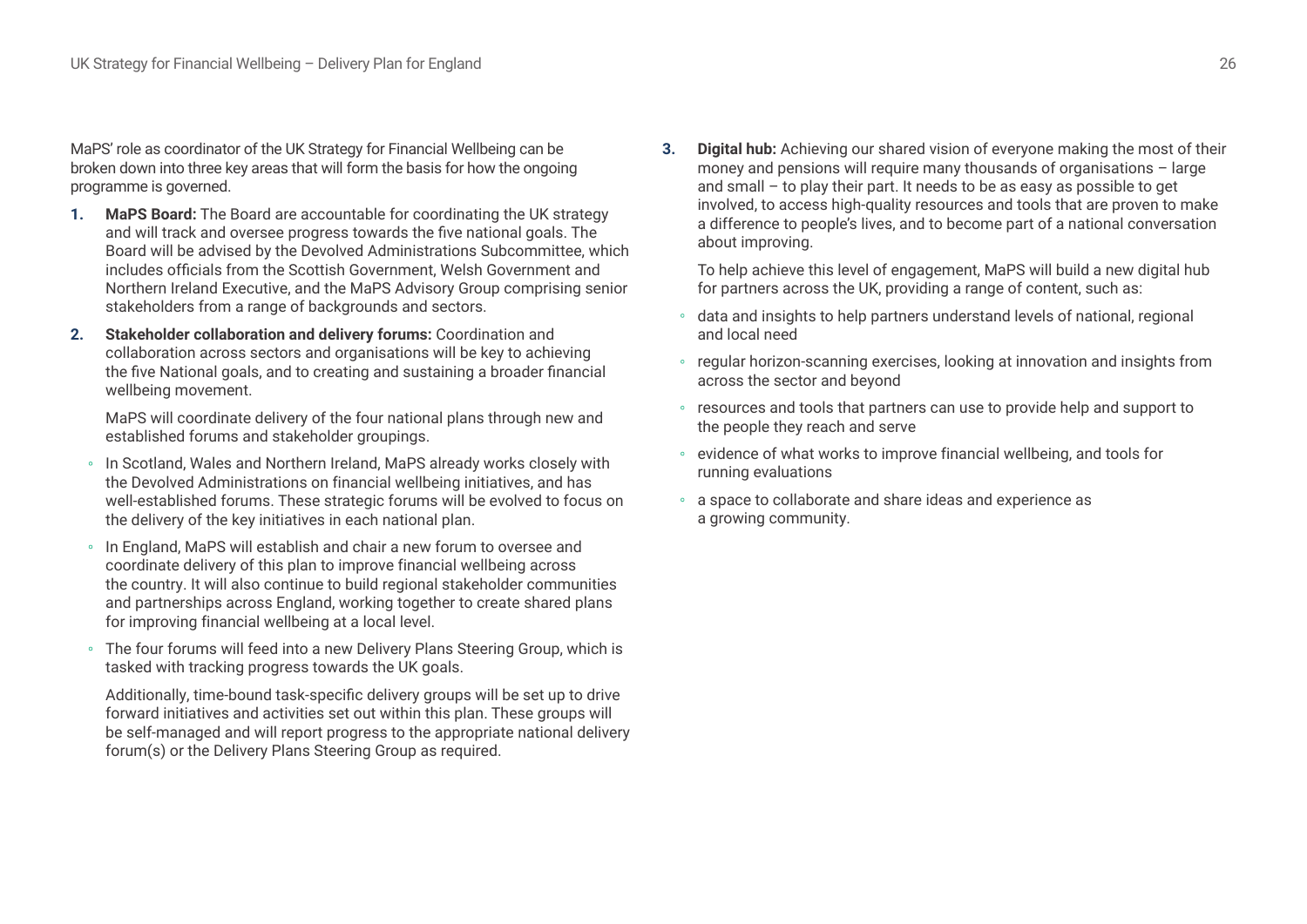# APPENDIX F: Emerging evidence of the impact of Covid-19 on financial wellbeing

At the very end of 2020 and early in 2021, MaPS commissioned five evidence reviews looking at the impact of Covid-19 on each of the national goals. The evidence presented below gives a snapshot of the situation at this point in time, just before, and in the early weeks of the 2021 lockdown<sup>72</sup>.

- GDP and employment have fallen, and Universal Credit claimants have risen<sup>73</sup>, while aggregate savings have increased<sup>74</sup>. Between March and October 2020 households repaid £15.6 billion of consumer credit<sup>75</sup>.
- $\blacksquare$  The FCA estimated that one in three (31%) suffered a drop in their household income between March and October 2020. By far the hardest hit have been the selfemployed and younger working-age adults<sup>76</sup>.
- Many people have struggled to enter, or re-enter, the job market, with half a million 18–24 year-olds unemployed in the three months to October 2020<sup> $\pi$ </sup>.
- $\blacksquare$  Our reviews found that people working in retail or hospitality, those on variable income or in insecure employment, or who have had to give up or reduce work to take up caring responsibilities, have been particularly exposed. These groups are disproportionately represented among young people, those from ethnic minority communities, and those with children – especially women and single parents<sup>78</sup>.
- Some households are increasingly falling behind on their bills and loans. The Institute for Public Policy Research (IPPR) identified that one in ten households were behind on

their bills prior to the pandemic. During the crisis, people surveyed said there was, on average, a one in seven chance of them not being able to pay their usual bills<sup>79</sup>.

StepChange noted that a personal debt crisis is emerging. By September 2020, 1.2 million people were experiencing severe problem debt $80$ . This has almost doubled since the beginning of the pandemic. Moreover, the number who fell behind on essentials, or who borrowed to make ends meet, had increased from 4.6 to 5.6 million.

Furthermore, in 2021 UCL reported in their Covid-19 social study that around one in four people have consistently reported being concerned about finances since the start of the new year. These concerns remain highest among adults of working age (18–59 years), and just over 1 in 3 in this age group are worried about finances (18–29 years: 32.7% and 30–59 years: 34.7%). Unemployment and financial stress are still higher in those living with children compared with those who do not live with children<sup>81</sup>.

The financial wellbeing initiatives included in this plan are aligned with the government's Build Back Better policy and, more specifically, will be a core part of the Creating Opportunities workstream of the Build Back Fairer campaign, first put forward by the Marmot Review. The objective of Build Back Fairer is "To help all consumers and partners to change the way they think about and handle their money and pensions, empowering them to make the right financial decisions for them, and enabling a lifetime of financial wellbeing"82.

72 Money and Pensions Service (May 2021) The impact of Covid-19 on financial wellbeing. Available at: <https://moneyandpensionsservice.org.uk/2021/05/27/impact-of-covid-19-on-financial-wellbeing>

- 74 Bank of England (November 2020) Money and Credit statistics. Available at: **<https://www.bankofengland.co.uk/statistics/money-and-credit/2020/october-2020>**
- 75 Bank of England (November 2020) Money and Credit statistics. Available at: **<https://www.bankofengland.co.uk/statistics/money-and-credit/2020/october-2020>**
- 76 FCA (February 2021) Financial Lives Survey. Available at: **<https://www.fca.org.uk/publication/research/financial-lives-survey-2020.pdf>**
- 77 ONS (2020) Labour market statistics. Available at: **<https://www.ons.gov.uk/employmentandlabourmarket/peopleinwork/employmentandemployeetypes/bulletins/uklabourmarket/previousReleases>**
- 78 Money and Pensions Service (May 2021) The impact of Covid-19 on financial wellbeing. Available at: <https://moneyandpensionsservice.org.uk/2021/05/27/impact-of-covid-19-on-financial-wellbeing>
- 79 Institute for Public Policy Research (November 2020) Winter Covid debt warning: young people, ethnic minorities, and renters at most financial risk. Available at: https://www.ippr.org/news-and-media/press-releases/winte **[young-people-ethnic-minorities-and-renters-at-most-financial-risk](https://www.ippr.org/news-and-media/press-releases/winter-covid-debt-warning-young-people-ethnic-minorities-and-renters-at-most-financial-risk)**
- 80 StepChange (November 2020) Tackling the coronavirus personal debt crisis. Available at: <https://www.stepchange.org/Portals/0/assets/pdf/tackling-the-coronavirus-personal-debt-crisis.pdf>
- 81 UCL COVID-19 Social Study reports. Available at: **<https://www.covidsocialstudy.org/results>**
- 82 Institute of Health Equity (December 2020) Build Back Fairer: The COVID-19 Marmot Review. Available at: <https://www.instituteofhealthequity.org/resources-reports/build-back-fairer-the-covid-19-marmot-review>

<sup>73</sup> DWP (December 2020) Universal Credit statistics. Available at: https://www.gov.uk/government/statistics/universal-credit-statistics-29-april-2013-to-8-october-2020/universal-credit-statistics-29-april-2013-to-8-october**[uc-header](https://www.gov.uk/government/statistics/universal-credit-statistics-29-april-2013-to-8-october-2020/universal-credit-statistics-29-april-2013-to-8-october-2020#starts-on-uc-header)**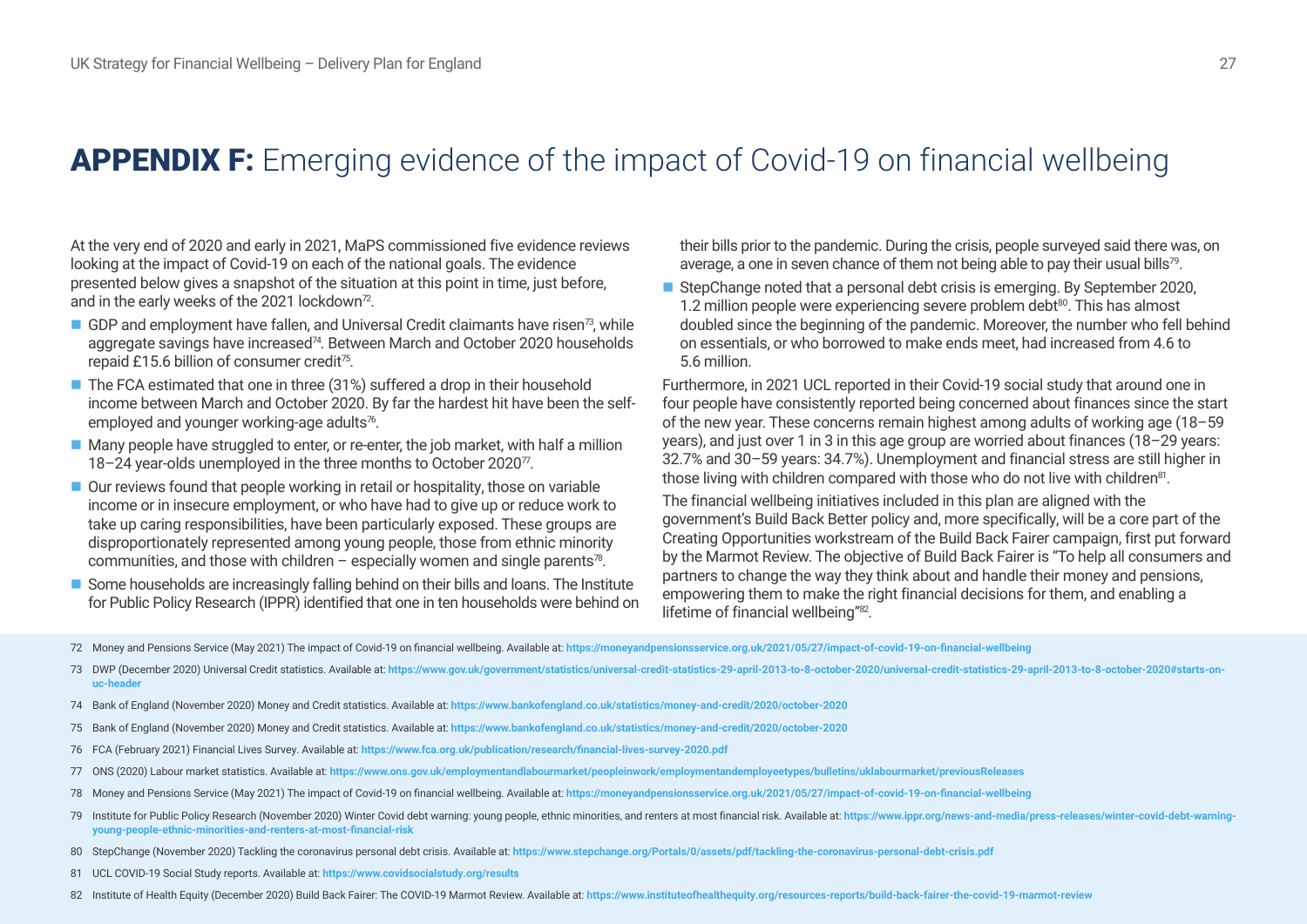In 2021 MaPS also undertook a rapid literature review with a focus on the impact of Covid-19 on diverse ethnic communities. While this research was not published, the information was used to inform the prioritisation of the delivery activities and the creation of this plan. The key findings and reference material are as follows.

- "Economic and social inequalities vary by ethnic group; they are more **significant for Black, Bangladeshi and Pakistani groups, and less so for Indian and Chinese groups"83.** 
	- White British tend to fare best in terms of household wealth, higher employment rates and income.
	- Some ethnic minorities experience disproportionately low employment rates, over-representation in low-pay sectors and pay gaps (as well as in poor treatment at work), and there is a lack of diversity in senior and board positions84.
		- Unemployment data published by the government in January 2021 indicates that Black, Bangladeshi and Pakistani people had the highest unemployment rate out of all ethnic groups. (Data measuring the number and percentage of people in England, Scotland and Wales who are unemployed)<sup>85</sup>
	- Similarly, according to the Centre for Social Justice analysis of Annual Population Survey data, the Bangladeshi/Pakistani group (aggregated) continue to have the poorest employment rates of all ethnic groups analysed<sup>86</sup>.
	- Black African, Bangladeshi and Pakistani people are still the most likely to live in poverty and deprivation, and  $-$  given the damaging effects of poverty on education, work and health – families can become locked into disadvantage for generations<sup>87</sup>.

### ■ Covid-19 impact

- Ethnic minorities were 2.2 times more likely to report being behind with their bills than their white counterparts during the Covid-19 lockdown<sup>88</sup>.
- Self-employment, especially prevalent among Bangladeshis and Pakistanis, also increased people's susceptibility to financial and economic difficulties related to Covid-19.
- Bangladeshis, Black Caribbeans and Black Africans also have the most limited savings to provide a financial buffer if laid off. Only around 30% live in households with enough to cover one month of income<sup>89</sup>.
- A study by Mind in England and Wales for adults over 25 suggests "existing inequalities in housing, employment, finances and other issues have had a greater impact on the mental health of people from different Black, Asian and Ethnic Minority (BAME) groups than white people during the coronavirus pandemic"90.
- The need for advice is likely to be higher among minority ethnic communities as well. The same Mind survey highlights "respondents who identified as BAME were more likely than those who identified as white to need advice about money and benefits (40% vs 24%) and housing (19% vs 10%) to help manage their mental health".

- 83 The Runnymede Trust (2020) The Colour of Money. Available at: **<https://www.runnymedetrust.org/uploads/publications/pdfs/2020%20reports/The%20Colour%20of%20Money%20Report.pdf>**
- 84 Equality and Human Rights Commission (May 2016) Strategic Plan 2016-19. Available at: [https://www.equalityhumanrights.com/sites/default/files/strategic\\_plan\\_-\\_web\\_accessible.pdf](https://www.equalityhumanrights.com/sites/default/files/strategic_plan_-_web_accessible.pdf)
- 85 UK government (August 2021) Ethnicity facts and figures: Unemployment. Available at: <https://www.ethnicity-facts-figures.service.gov.uk/work-pay-and-benefits/unemployment-and-economic-inactivity/unemployment/latest>
- 86 The Centre for Social Justice (November 2020) Facing the Facts: Ethnicity and Disadvantage in Britain. Available at: https://www.centreforsocialjustice.org.uk/wp-content/uploads/2020/11/CSJJ8513-Ethnicity-Poverty-Report
- 87 The Equality and Human Rights Commission (June 2019) Is Britain Fairer? Available at: <https://www.equalityhumanrights.com/sites/default/files/is-britain-fairer-accessible.pdf>
- 88 Yang Hu (August 2020) Intersecting ethnic and native-migrant inequalities in the economic impact of the COVID-19 pandemic in the UK. Available at: <https://www.ncbi.nlm.nih.gov/pmc/articles/PMC7351056>
- 89 Institute for Fiscal Studies (May 2020) Are some ethnic groups more vulnerable to COVID-19 than others? Available at: https://ifs.org.uk/inequality/wp-content/uploads/2020/04/Are-some-ethnic-groups-more-vulnerable-to-CO **[others-V2-IFS-Briefing-Note.pdf](https://ifs.org.uk/inequality/wp-content/uploads/2020/04/Are-some-ethnic-groups-more-vulnerable-to-COVID-19-than-others-V2-IFS-Briefing-Note.pdf)**
- 90 Mind (2020) The mental health emergency: how has the coronavirus pandemic impacted our mental health. Available at: https://www.mind.org.uk/news-campaigns/news/existing-inequalities-have-made-mental-health-of-bame-group **[worse-during-pandemic-says-mind](https://www.mind.org.uk/news-campaigns/news/existing-inequalities-have-made-mental-health-of-bame-groups-worse-during-pandemic-says-mind)**